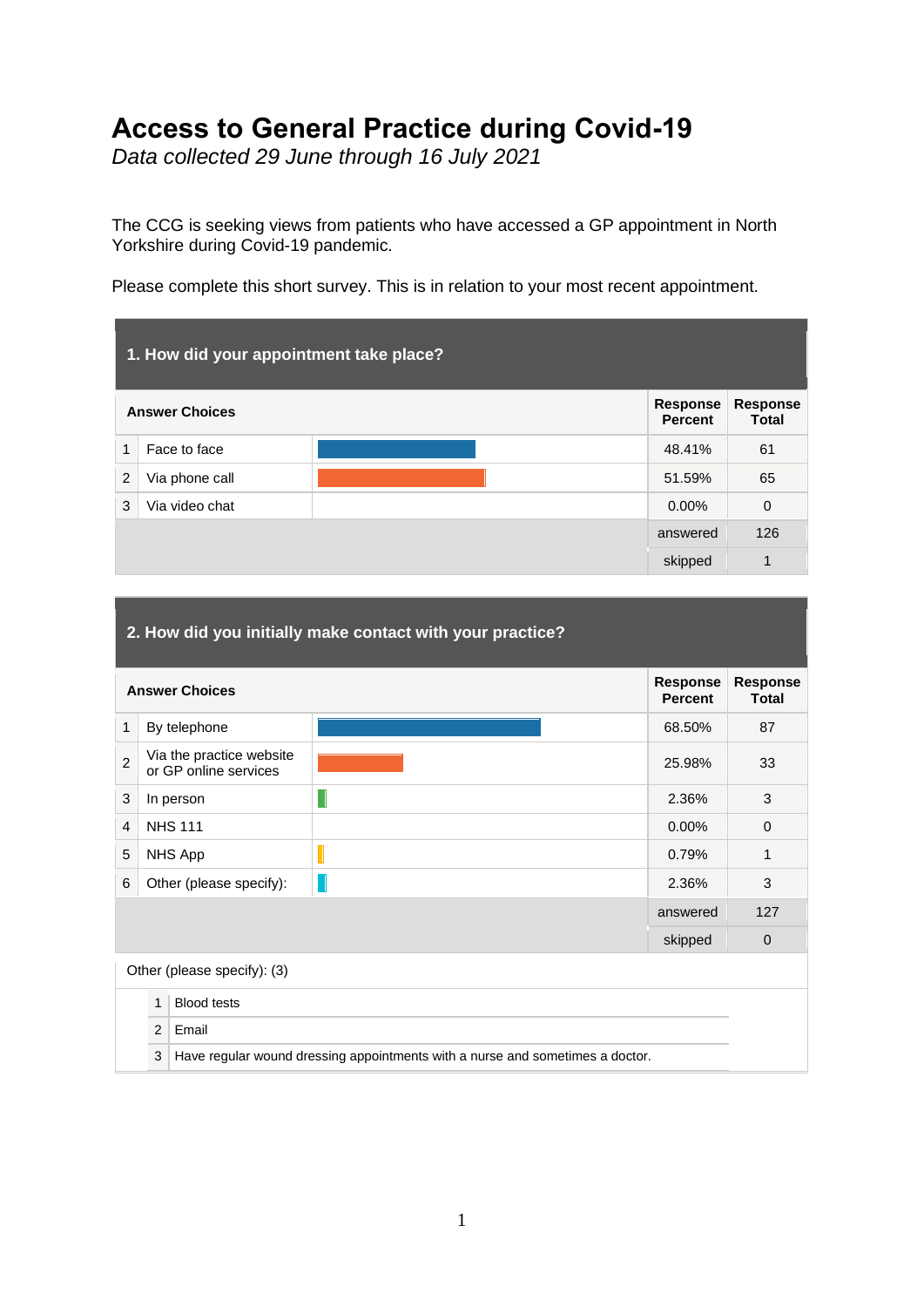# **3. Which healthcare professional was your appointment with? Answer Choices Response Percent Response Total** 1 Doctor (GP) 81.10% 103 2 Practice Nurse 11.81% 15 3 Pharmacist 0.00% 0 4 Physicians Associate 1. The contract of the contract of the contract of the contract of the contract of the contract of the contract of the contract of the contract of the contract of the contract of the contract of the 5 Other (please specify):  $\sqrt{8}$  6.30% 8 answered 127 skipped 0 Other (please specify): (8) 1 Physiotherapist 2 Nurse practitioner 3 Physiotherapist 4 Physio 5 | IT at [practice] 6 First Contact Physiotherapy 7 8 Nurse Practitioner

## **4. Would you say this appointment was suitable for your clinical needs?**

| <b>Answer Choices</b> |     |  | Response<br><b>Percent</b> | <b>Response</b><br><b>Total</b> |
|-----------------------|-----|--|----------------------------|---------------------------------|
|                       | Yes |  | 81.89%                     | 104                             |
| ົ                     | No  |  | 18.11%                     | 23                              |
|                       |     |  | answered                   | 127                             |
|                       |     |  | skipped                    | $\mathbf 0$                     |

Please explain your answer (90)

- 1 required further appointment with dermatology consultant.
- 2 Had to push for a face 2 face appointment for examination after being forced into t/c first obviously causing delay to being seen = extended suffering. Having had a test, the result was texted to me as negative but I still have the same issues, pain, discomfort, but now have to start again, try for t/c appt which means phoning until I can get fit in.
- 3 I wanted to discuss alternatives to current medication and seek referral for ongoing foot problem

4 Emergency GP assessed situation and arranged for an immediate hospital assessment

5 Leg weakness and falling I think needs more than a nurse led consult?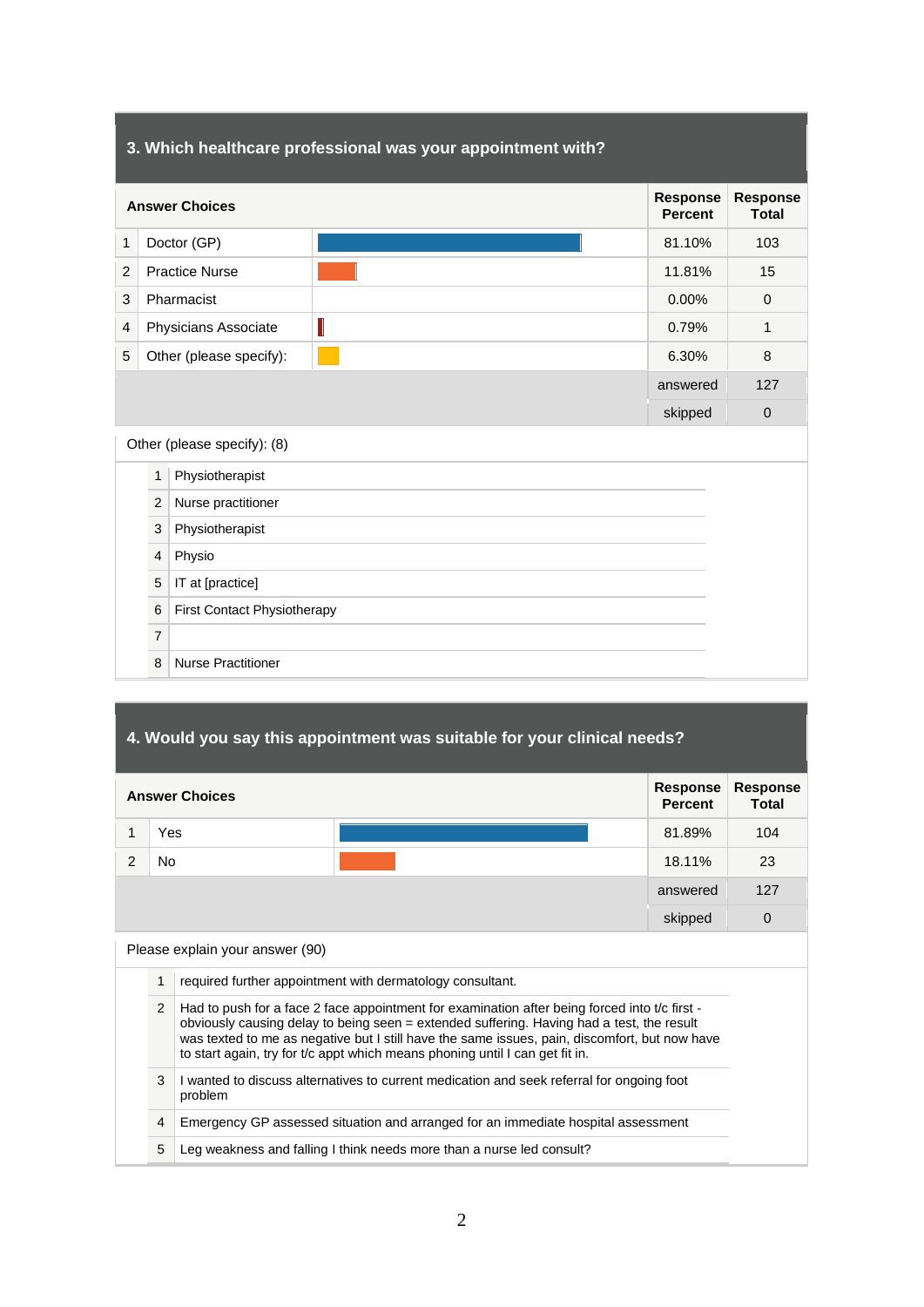- 6 Did not feel confident that symptoms were fully explored: just a rushed decision to prescription.
- 7 There was a 5 hour delay which left me having to contact NHS111
- 8 Yes my daughter is disabled and aspirates and we needed to ensure it was upper respiratory and her lungs were not infected
- 9 Received excellent treatment via both [practice] and [hospital] after finding a Breast Lump in March 2020. A prompt referral and diagnosis resulted in a mastectomy performed on April 22nd and at a follow up appointment with the surgeon on May1st I was told that as my cancer was a metaplastic tumour, there was no effective further treatment and I was given a follow up appointment for the following May. I needed to attend the Breast Clinic again and saw a different doctor who gave me conflicting information. I had been given a telephone contact for the Breast Care Nurse assigned to my care, but the Covid notice which greeted me when I rang the number advised me that I should only call if my query was urgent so I hadn't felt able to seek their support. When the surgery offered me a Cancer review in September I was delighted as I had a number of questions and concerns, following a telephone conversation with a doctor I didn't know she arranged a face-to-face appointment with [doctor] who had supported me in the early months.
- 10 Unfortunately, this appointment was once again with a part time doctor who I have never met. She didn't know me and I didn't know her. To begin when phone calls started the GPs had made an effort to read up patient notes prior to calling this is no longer happening. It might have been more acceptable if it had been a video call. I want consistency in medical care not a GP who works part time and term time only, or a locum who can't sign prescription or a phone call from out of town on the wrong phone number.
- 11 Rash
- 12 | Didn't need to be seen
- 13 My current medication was causing problems and I needed to discuss an alternative long term measure
- 14 The initial appointment was a phone call with the GP but this was followed on the same day by a face to face appointment with the same GP. The problem was a breast lump which clearly could not be checked over the phone!
- 15 For assessment of headaches, symptoms able to be discussed over the phone, not a new diagnosis
- 16 I needed to see in person bit was told wasn't allowed, I have a shoulder injury that has never physically been looked at
- 17 They struggled with English.
- 18 For this appointment it was ok but I am not convinced always using a prescribing nurse instead of a GP is the best.
- 19 Problem easy to deal with via a phone call
- 20 Assessed over phone and then seen to be examined
- 21 Very thorough with assessment and triage over the phone. Was offered a face to face appointment when needed for one specific procedure. Otherwise have has the same level of service, referrals and follow up care via the telephone
- 22 They assess via basic triage over the telephone and always give you a nurse
- 23 A lot of the time, a phone call is more than adequate. I'm always conscious that I may be wasting the Dr's time by having a face to face in the past knowing it's such a simple issue. But pre pandemic, reception always insisted it had to be f2f. So it has been a silver lining of the pandemic having more appointments done over the phone
- 24 Yes. I had spoken to the GP on the phone but they needed to do some observations so I was asked in to see the doctor
- 25 Checking up on 2 year old after hospital admission. Noticed that they were getting worse again. Had 3 GP appointments in a week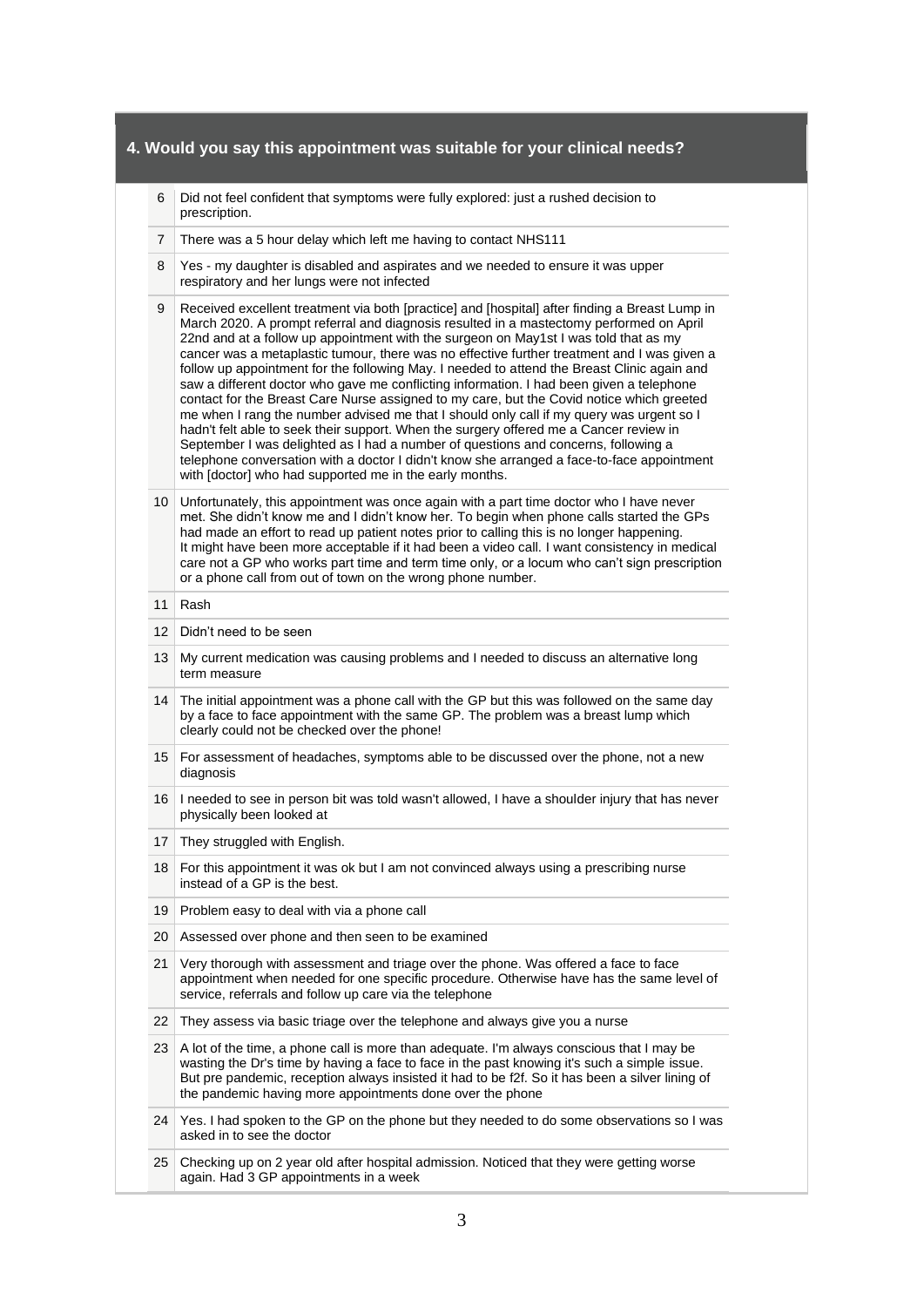| 26 | It was ok would have preferred a face to face appointment.                                                                                                                                                                                                                                                                                                                                      |  |  |
|----|-------------------------------------------------------------------------------------------------------------------------------------------------------------------------------------------------------------------------------------------------------------------------------------------------------------------------------------------------------------------------------------------------|--|--|
| 27 | Tests had proven negative so a next steps conversation was needed.                                                                                                                                                                                                                                                                                                                              |  |  |
| 28 | I was unable to walk, the doctor saw me very quickly.                                                                                                                                                                                                                                                                                                                                           |  |  |
| 29 | I had a telephone triage first with the GP. She decided she needed to see me and gave me<br>an appointment to go in a couple of hours later.                                                                                                                                                                                                                                                    |  |  |
| 30 | Comprehensive advice given over the phone which was convenient and timely and saved an<br>unnecessary trip to the surgery.                                                                                                                                                                                                                                                                      |  |  |
| 31 | Needed medication review                                                                                                                                                                                                                                                                                                                                                                        |  |  |
| 32 | It was a problem which could not have been finalised at the surgery. I was given an<br>appointment to see a consultant within 2 weeks. Excellent service                                                                                                                                                                                                                                        |  |  |
| 33 | Pain in abdomen and stomach                                                                                                                                                                                                                                                                                                                                                                     |  |  |
| 34 | It has been impossible to see let alone speak to a GP for well over a year and I think it's a<br>disgrace. Not everyone is comfortable using an e consult. E consult is unavailable out of<br>work hours. The phone is never answered at the surgery. Our local pharmacy has been far<br>more helpful and available.                                                                            |  |  |
| 35 | I needed to see a GP f2f following a recommendation from the nurse in extended access.<br>I called my GP explained and was given a f2f appt no problem.                                                                                                                                                                                                                                         |  |  |
| 36 | I initially spoke to the receptionist and explained that my chiropractor had diagnosed a<br>problem with pain to the acromium of my shoulder and recommended a doctor second her<br>diagnosis. The doctor rang me and arranged for me to go to the surgery that afternoon and<br>he examined my shoulder and confirmed that it was the acromium causing pain and injected<br>it with cortisone. |  |  |
| 37 | Very thorough and safe                                                                                                                                                                                                                                                                                                                                                                          |  |  |
| 38 | Issue identified & medication given to solve it. Talk over phone & sent a photo.                                                                                                                                                                                                                                                                                                                |  |  |
| 39 | Uncontrolled asthmas                                                                                                                                                                                                                                                                                                                                                                            |  |  |
| 40 | I live in a busy household and there's no such thing as privacy. I found I couldn't say what I<br>wanted to say because of this                                                                                                                                                                                                                                                                 |  |  |
| 41 |                                                                                                                                                                                                                                                                                                                                                                                                 |  |  |
|    | Required to be face to face following telephone consultation                                                                                                                                                                                                                                                                                                                                    |  |  |
| 42 | Far better to be able to show where the pain was.                                                                                                                                                                                                                                                                                                                                               |  |  |
| 43 | After a long period of bowel pain it was agreed a Dr needed to assess me. Consequently I<br>was referred for a colonoscopy                                                                                                                                                                                                                                                                      |  |  |
| 44 | I needed to have my symptoms looked into and explained to me                                                                                                                                                                                                                                                                                                                                    |  |  |
| 45 | I had a rash on my hand that was treated with cream                                                                                                                                                                                                                                                                                                                                             |  |  |
| 46 | I had an online consultation. Twice. We corresponded by automated email and I uploaded<br>photos. Therefore your first question needs to be amended. Two different issues and both<br>were resolved easily and a prescription issued for me to collect. Very prompt with response<br>in a few hours.                                                                                            |  |  |
| 47 | I required to be examined, to determine if I required X-rays, so needed face to face<br>appointment with GP to do this.                                                                                                                                                                                                                                                                         |  |  |
| 48 | During COVID I have had my blood pressure tablets increased and type changed, but have<br>still not seen a GP it has all been via the phone . I still not 100% these changes will affect me<br>long term.                                                                                                                                                                                       |  |  |
| 49 | After making contact via an on-line contact form and a telephone discussion, the GP wanted<br>me to attend the surgery for a physical examination                                                                                                                                                                                                                                               |  |  |
| 50 | Needed examination. Didn't want to go to a +e as its overworked                                                                                                                                                                                                                                                                                                                                 |  |  |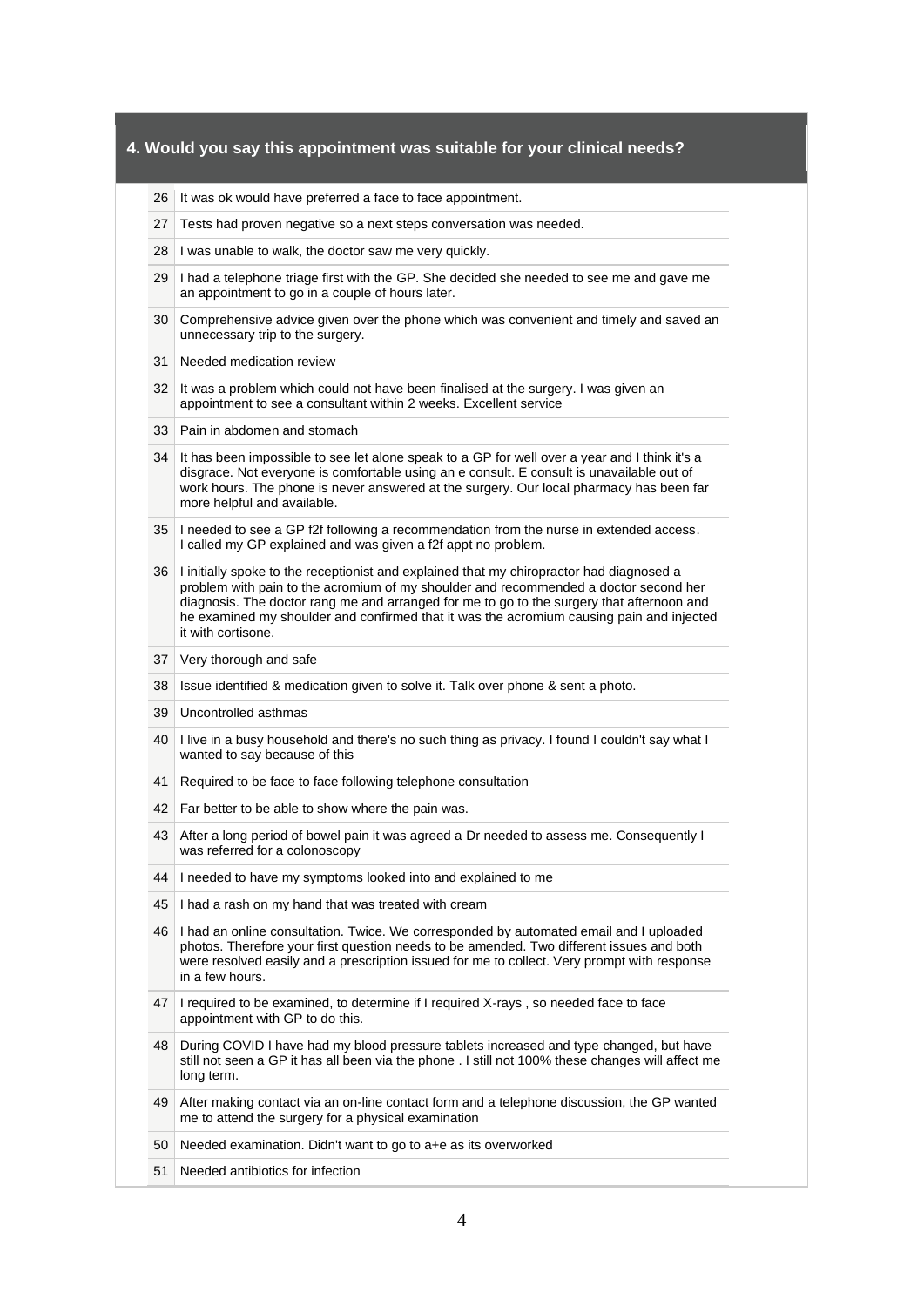|    | 52 I sent photos of the problem the doctor saw them called me and we talked the problem<br>through                                                                                                                                                                                                                                                                                                                                                                                                                                                                                                                                                                    |  |
|----|-----------------------------------------------------------------------------------------------------------------------------------------------------------------------------------------------------------------------------------------------------------------------------------------------------------------------------------------------------------------------------------------------------------------------------------------------------------------------------------------------------------------------------------------------------------------------------------------------------------------------------------------------------------------------|--|
| 53 | This particular lady went out of her way to help me with my online. I was struggling with<br>depression and stayed on the phone with me for 40 minutes and just listened to me whilst<br>sorting out my prescription, covid jab and an appointment to see a doctor, that night she<br>stopped me from doing stupid<br>Her name was [redacted] and I hope she reads this and knows that she truly helped a patient<br>that day.                                                                                                                                                                                                                                        |  |
| 54 | I want to SEE a doctor!                                                                                                                                                                                                                                                                                                                                                                                                                                                                                                                                                                                                                                               |  |
| 55 | I had been discharged from hospital but still in pain who sent me back into hospital where I<br>then had to have an operation.                                                                                                                                                                                                                                                                                                                                                                                                                                                                                                                                        |  |
| 56 | The doctor called me back and assessed whether my son needed to be seen and then<br>provided us with a timely appointment                                                                                                                                                                                                                                                                                                                                                                                                                                                                                                                                             |  |
| 57 | After contacting the GP via e-consult requesting an xray for a painful hip I was offered the<br>opportunity to see the physio as there was nothing significant on the xray                                                                                                                                                                                                                                                                                                                                                                                                                                                                                            |  |
| 58 | Quick, efficient.                                                                                                                                                                                                                                                                                                                                                                                                                                                                                                                                                                                                                                                     |  |
| 59 | Covid and the mishandling of it by the government had resulted in severe anxiety and<br>concern for my heart condition. After an ECG I was reassured that my heart was fine and a<br>prescription to help with anxiety has been successful                                                                                                                                                                                                                                                                                                                                                                                                                            |  |
| 60 | I needed the doctor to see my problem so he could do the best treatment                                                                                                                                                                                                                                                                                                                                                                                                                                                                                                                                                                                               |  |
| 61 | Blood pressure review. Based on personal readings.                                                                                                                                                                                                                                                                                                                                                                                                                                                                                                                                                                                                                    |  |
| 62 | Being in my 70s I had a chest infection. I had taken a Covid test that was negative. Doctor<br>telephoned me to assess the need to do face to face.                                                                                                                                                                                                                                                                                                                                                                                                                                                                                                                   |  |
| 63 | it was fine. it was only for contraception so didn't need to be face to face.                                                                                                                                                                                                                                                                                                                                                                                                                                                                                                                                                                                         |  |
| 64 | I have copd and needed to see a Dr for a chest infection                                                                                                                                                                                                                                                                                                                                                                                                                                                                                                                                                                                                              |  |
| 65 | Given an urgent appointment for chest pain                                                                                                                                                                                                                                                                                                                                                                                                                                                                                                                                                                                                                            |  |
| 66 | I had to have phone call appointment first as that is how they are doing it but all that<br>consisted of was GP listening then saying do need to see face to face. I would have thought<br>that was obvious given why I needed the appt. would have saved time for me and them if just<br>given me a face to face.                                                                                                                                                                                                                                                                                                                                                    |  |
| 67 | Any contact I have had with the surgery over last 18 months has been with a paramedic who<br>does all the triaging                                                                                                                                                                                                                                                                                                                                                                                                                                                                                                                                                    |  |
| 68 | Needed assessment and treatment then further referral                                                                                                                                                                                                                                                                                                                                                                                                                                                                                                                                                                                                                 |  |
| 69 | Had clinical assessment skills and ability to prescribe antibiotics                                                                                                                                                                                                                                                                                                                                                                                                                                                                                                                                                                                                   |  |
| 70 | Needed physical examination                                                                                                                                                                                                                                                                                                                                                                                                                                                                                                                                                                                                                                           |  |
| 71 | It was a follow up from a reduction in medication                                                                                                                                                                                                                                                                                                                                                                                                                                                                                                                                                                                                                     |  |
| 72 | I'm having trouble with medication and a nurse suggested that this could be causing a<br>swollen leg. Asked to see GP but given telephone appointment having submitted week BP<br>readings. GP, a new one not long before lockdown, recommended additional medication for<br>blood pressure despite the readings being normal for me. I feel not listened to, doesn't<br>consider that I've been on BP tablet for 40 years and know about BP and what my norm is. It<br>doesn't help not being able to discuss symptoms properly in person. Added to this is fact he<br>is very sarcastic if I try to discuss. I'm considering asking to see female GP instead of him |  |
| 73 | A repeat Renal function test as I am on lifelong medication which requires regular blood<br>monitoring                                                                                                                                                                                                                                                                                                                                                                                                                                                                                                                                                                |  |
| 74 | On the initial call I accepted the advice given, but the problem continued and I had to call<br>again and I felt input from GP would have been more appropriate but I was still not offered a<br>GP                                                                                                                                                                                                                                                                                                                                                                                                                                                                   |  |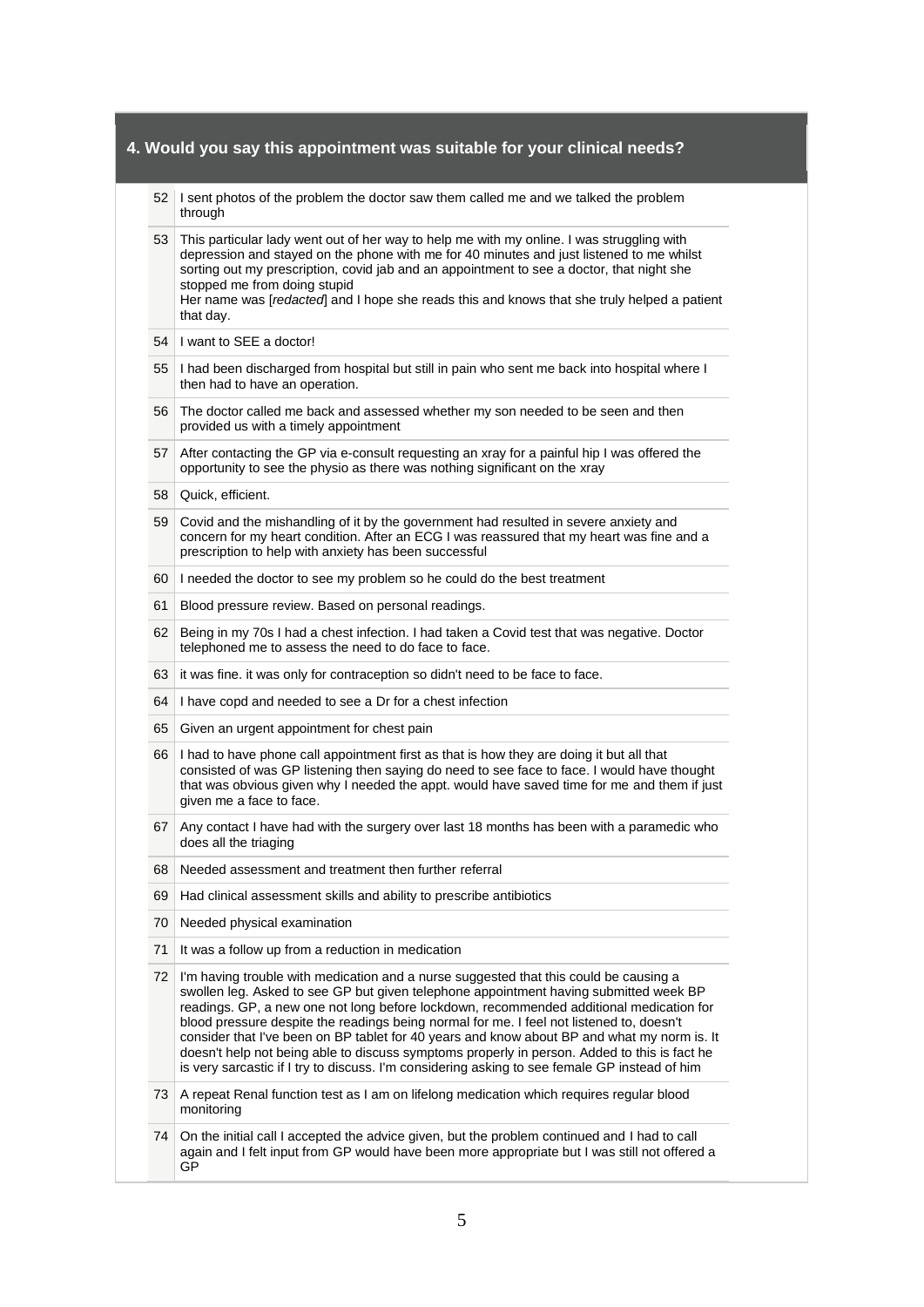| 75                                                     | Had thyroid removed back in 2016 had nothing but problems since, I have to chase it up all<br>the time.                                                                                                                                                                                                                                                                              |  |
|--------------------------------------------------------|--------------------------------------------------------------------------------------------------------------------------------------------------------------------------------------------------------------------------------------------------------------------------------------------------------------------------------------------------------------------------------------|--|
| Yes DR. Had arranged a ECG for me at the surgery<br>76 |                                                                                                                                                                                                                                                                                                                                                                                      |  |
| 77                                                     | Lump had to be checked to confirm action plan.                                                                                                                                                                                                                                                                                                                                       |  |
| 78                                                     | Spoke to GP over the phone first then they arranged a face to face appointment                                                                                                                                                                                                                                                                                                       |  |
| 79                                                     | I'm struggling with severe breathing difficulties due to newly suspected asthma yet no one<br>will see me in person to assess my needs and prescribe adequate medication or advice. This<br>was the 3rd or 4th contact with the GPs after trying the e consult and previous telephone<br>consults.                                                                                   |  |
| 80                                                     | I asked for a blood test                                                                                                                                                                                                                                                                                                                                                             |  |
| 81                                                     | I asked to speak to a GP re mental health concerns and medication review. This GP has<br>supported me since an operation last year and said I could speak to them at anytime.<br>Receptionist wouldn't listen to this.                                                                                                                                                               |  |
| 82                                                     | I still don't have my 2 year out of date contraception exchanged and no annoying of phone<br>calls will deliver that!!                                                                                                                                                                                                                                                               |  |
| 83                                                     | For a condition that was complex and had potential to be cancer then face to face should be<br>done but despite claims made by practice they don't offer face to face unless you demand it.                                                                                                                                                                                          |  |
| 84                                                     | Related to blood pressure                                                                                                                                                                                                                                                                                                                                                            |  |
| 85                                                     | I had enough understanding of the problem to have a phone consultation ie. the diagnosis<br>wasn't uncertain, and I had some knowledge                                                                                                                                                                                                                                               |  |
| 86                                                     | My GP has an excellent knowledge of my condition and is brilliant for advice and sorting out<br>issues.                                                                                                                                                                                                                                                                              |  |
| 87                                                     | As previously stated I have had regular appointments either with a doctor or a nurse for<br>wound care every other day. At the beginning I saw doctors who assessed the damage and<br>started the treatment and a doctor checks it from time to time. I had a doppler fitted last time<br>and this was done by a practice nurse. All this has been completely suitable for my needs. |  |
| 88                                                     | The GP needed to palpate an area of my back to ascertain what treatment was required                                                                                                                                                                                                                                                                                                 |  |
| 89                                                     | We had a telephone appt followed by a nurse appt, followed then by another go telephone<br>appt                                                                                                                                                                                                                                                                                      |  |
| 90                                                     | I was concerned about an unusual lesion on my skin. I suffer from a skin condition and am<br>aware (not obsessed) with my skin. I felt it required a referral to a Specialist under the 2<br>week cancer wait. This was organised following my visit.                                                                                                                                |  |

# **5. How would you rate your appointment and how it took place?**

| <b>Answer Choices</b> |           |  | Response<br><b>Percent</b> | <b>Response</b><br><b>Total</b> |
|-----------------------|-----------|--|----------------------------|---------------------------------|
| 1                     | Very good |  | 62.20%                     | 79                              |
| 2                     | Good      |  | 16.54%                     | 21                              |
| 3                     | Average   |  | 12.60%                     | 16                              |
| $\overline{4}$        | Bad       |  | 5.51%                      | 7                               |
| 5                     | Very bad  |  | 3.15%                      | $\overline{4}$                  |
|                       |           |  | answered                   | 127                             |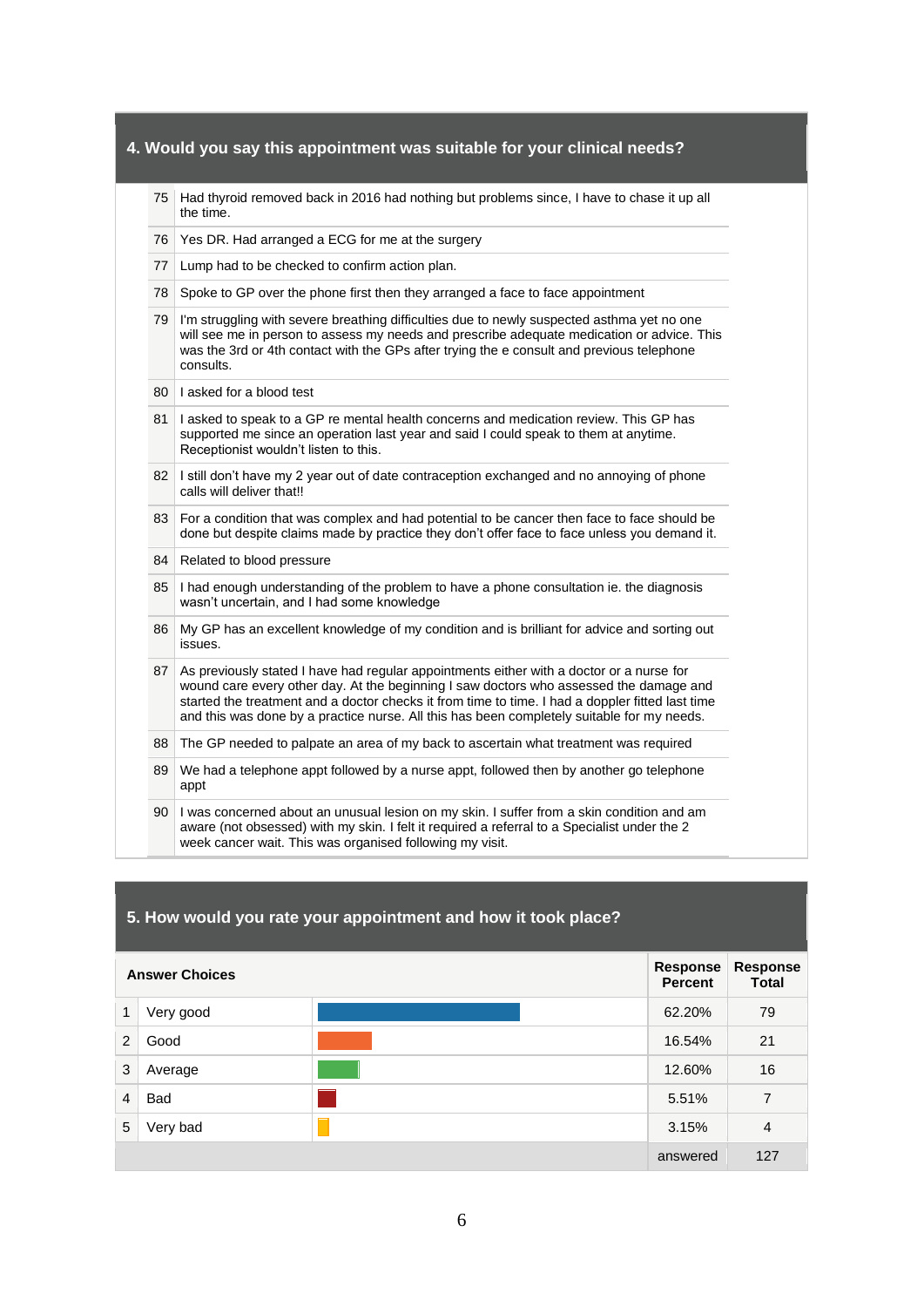## **5. How would you rate your appointment and how it took place?**

|                | 6. How would you rate the convenience of your appointment? |  |          |                                 |  |
|----------------|------------------------------------------------------------|--|----------|---------------------------------|--|
|                | <b>Answer Choices</b>                                      |  |          | <b>Response</b><br><b>Total</b> |  |
| 1              | Very convenient                                            |  | 61.90%   | 78                              |  |
| 2              | Convenient                                                 |  | 24.60%   | 31                              |  |
| 3              | Inconvenient                                               |  | 10.32%   | 13                              |  |
| $\overline{4}$ | Very inconvenient                                          |  | 3.17%    | $\overline{4}$                  |  |
|                |                                                            |  | answered | 126                             |  |
|                |                                                            |  | skipped  | 1                               |  |

# **7. What were the positives of having the appointment the way you did?**

| $\mathbf{1}$    | the surgery is very well organised and well within covid requirements                                                                                                                                                                                                                                                                                                        |  |
|-----------------|------------------------------------------------------------------------------------------------------------------------------------------------------------------------------------------------------------------------------------------------------------------------------------------------------------------------------------------------------------------------------|--|
| 2               | I needed a physical exam.                                                                                                                                                                                                                                                                                                                                                    |  |
| 3               | Had a telephone call with Doctor to be assessed before going to see him.                                                                                                                                                                                                                                                                                                     |  |
| 4               | I knew what I wanted so a conversation was all that was required                                                                                                                                                                                                                                                                                                             |  |
| 5               | It was immediate                                                                                                                                                                                                                                                                                                                                                             |  |
| 6               | Quick, BUT no examination took place to assess my motor or sensory deficit.<br>Left the practice wide open to litigation had my condition not resolved?                                                                                                                                                                                                                      |  |
| $\overline{7}$  | None                                                                                                                                                                                                                                                                                                                                                                         |  |
| 8               | Can't think of any                                                                                                                                                                                                                                                                                                                                                           |  |
| 9               | This is the usual way we have appointments. Nothing has changed. At the height of Covid we<br>had telephone appts only but GP came to house if needed.                                                                                                                                                                                                                       |  |
| 10              | Face to face needed for physical assessment, followed by clear instructions, followed by list of<br>exercises through post                                                                                                                                                                                                                                                   |  |
| 11              | 1) My husband was allowed to accompany me to the appointment for the first time on my<br>cancer journey; this was very important to both of us.<br>2) She listened to my concerns and subsequently contacted my surgeon who telephoned me<br>and answered all my queries relating to my treatment and diagnosis.<br>3) She arranged for me to see a local Breast Care Nurse. |  |
| 12 <sup>2</sup> | It was with a surgery registered GP<br>No other positive                                                                                                                                                                                                                                                                                                                     |  |
| 13              | Sorted in one appt                                                                                                                                                                                                                                                                                                                                                           |  |
| 14              | Worked well as I work full time.                                                                                                                                                                                                                                                                                                                                             |  |
| 15              | I was already in the surgery for a blood appointment and I was transferred over to the doctor<br>and only had to wait a few minutes to see him. Therefore I didn't need to come back another<br>day. I got my new medication straight away.                                                                                                                                  |  |

skipped 0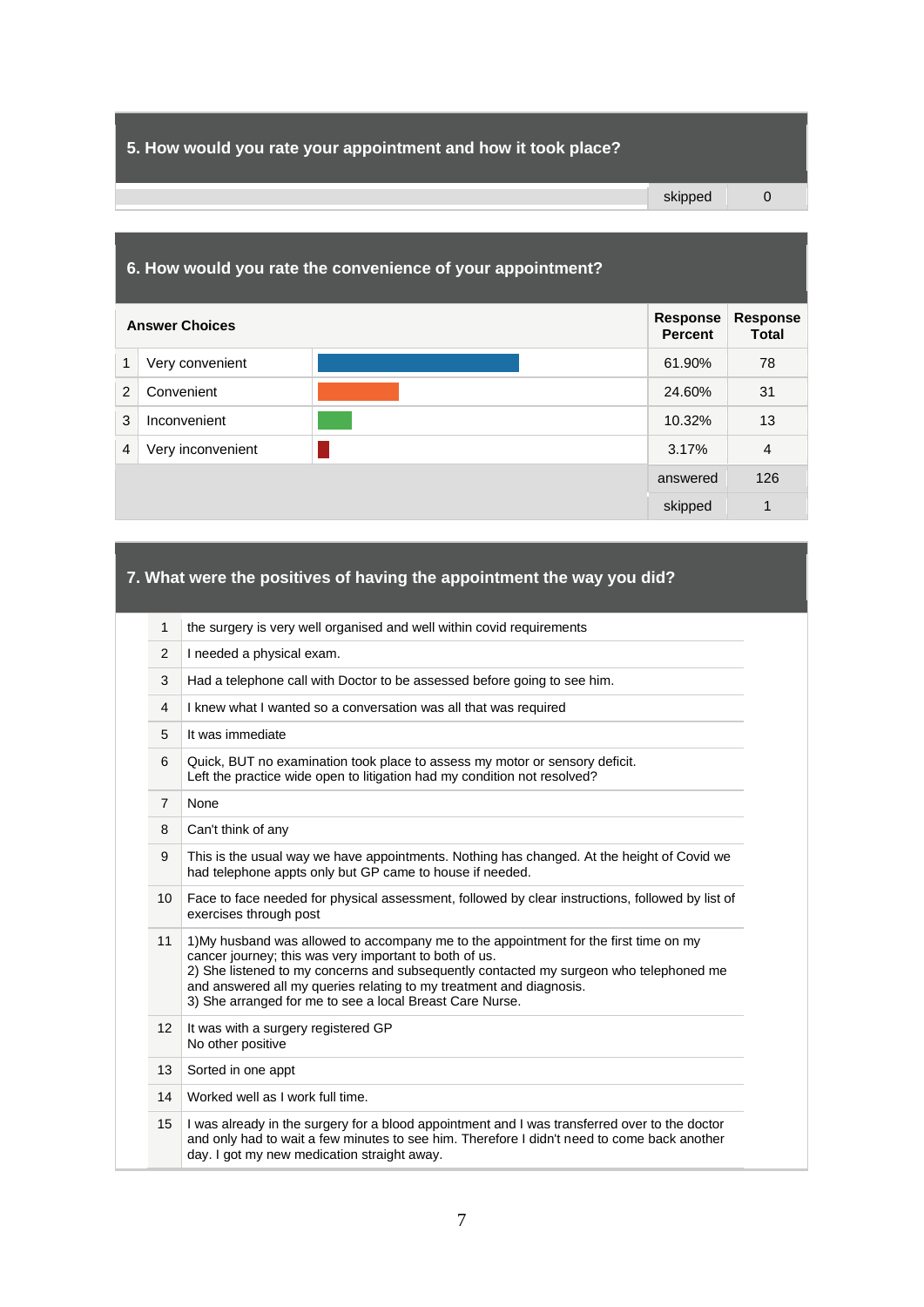| 16 | It meant my hospital referral was done immediately.                                                                                                                                                                                                                                                   |  |
|----|-------------------------------------------------------------------------------------------------------------------------------------------------------------------------------------------------------------------------------------------------------------------------------------------------------|--|
| 17 | I didn't have to take any time off work                                                                                                                                                                                                                                                               |  |
| 18 | - no traveling<br>- I could work right upto and just after the appointment                                                                                                                                                                                                                            |  |
| 19 | I didn't have to go to the surgery                                                                                                                                                                                                                                                                    |  |
| 20 | Convenient and quick                                                                                                                                                                                                                                                                                  |  |
| 21 | Very quick and streamlined                                                                                                                                                                                                                                                                            |  |
| 22 | Doctor very efficient                                                                                                                                                                                                                                                                                 |  |
| 23 | For very minor ailments a telephone or text based consult is appropriate but there is no option<br>to make a face to face appointment or speak with a GP anymore                                                                                                                                      |  |
| 24 | It didn't waste the Dr's time, and it meant the appointment time was flexible.                                                                                                                                                                                                                        |  |
| 25 | Needed to be face to face for observations.                                                                                                                                                                                                                                                           |  |
| 26 | No waiting time in the surgery. Fantastic care, advice and followup                                                                                                                                                                                                                                   |  |
| 27 | None although it went well a face to face would have been better                                                                                                                                                                                                                                      |  |
| 28 | Face-to-face consultation and appropriate examination.                                                                                                                                                                                                                                                |  |
| 29 | It was a fast, professional service in a covid safe environment.                                                                                                                                                                                                                                      |  |
| 30 | I think the telephone triaging makes a big difference as it ensures that face to face<br>appointments are used by people who really need them. I've been able to get the<br>advice/medication I needed by telephone. But also had the confidence to know that my GP<br>would call me in if necessary. |  |
| 31 | Able to be examined and clear diagnosis                                                                                                                                                                                                                                                               |  |
| 32 | No need to take time off work, straight forward.                                                                                                                                                                                                                                                      |  |
| 33 | None                                                                                                                                                                                                                                                                                                  |  |
| 34 | I did not have to go through a physical examination at the surgery knowing that I had to go<br>through it again at the hospital.                                                                                                                                                                      |  |
| 35 | No need to travel to surgery. Was able upload pictures to send to doctor                                                                                                                                                                                                                              |  |
| 36 | None                                                                                                                                                                                                                                                                                                  |  |
| 37 | I was eventually able to speak to a doctor.                                                                                                                                                                                                                                                           |  |
| 38 | <b>Extremely efficient</b>                                                                                                                                                                                                                                                                            |  |
| 39 | Face to face, able to actually discuss personal issues. Felt more relaxed                                                                                                                                                                                                                             |  |
| 40 | Positives were that the pain lessened with the injection and I could sleep with disturbance                                                                                                                                                                                                           |  |
| 41 | No waiting                                                                                                                                                                                                                                                                                            |  |
| 42 | Appointment available very quickly                                                                                                                                                                                                                                                                    |  |
| 43 | Less travel, no time out from work, quick and easy                                                                                                                                                                                                                                                    |  |
| 44 | Speed<br>Convenient<br>Didn't waste necessary Time in a waiting room                                                                                                                                                                                                                                  |  |
| 45 | It was far quicker than going to a normal apt                                                                                                                                                                                                                                                         |  |
| 46 | None for me.                                                                                                                                                                                                                                                                                          |  |
| 47 | Prompt & responsive                                                                                                                                                                                                                                                                                   |  |
|    |                                                                                                                                                                                                                                                                                                       |  |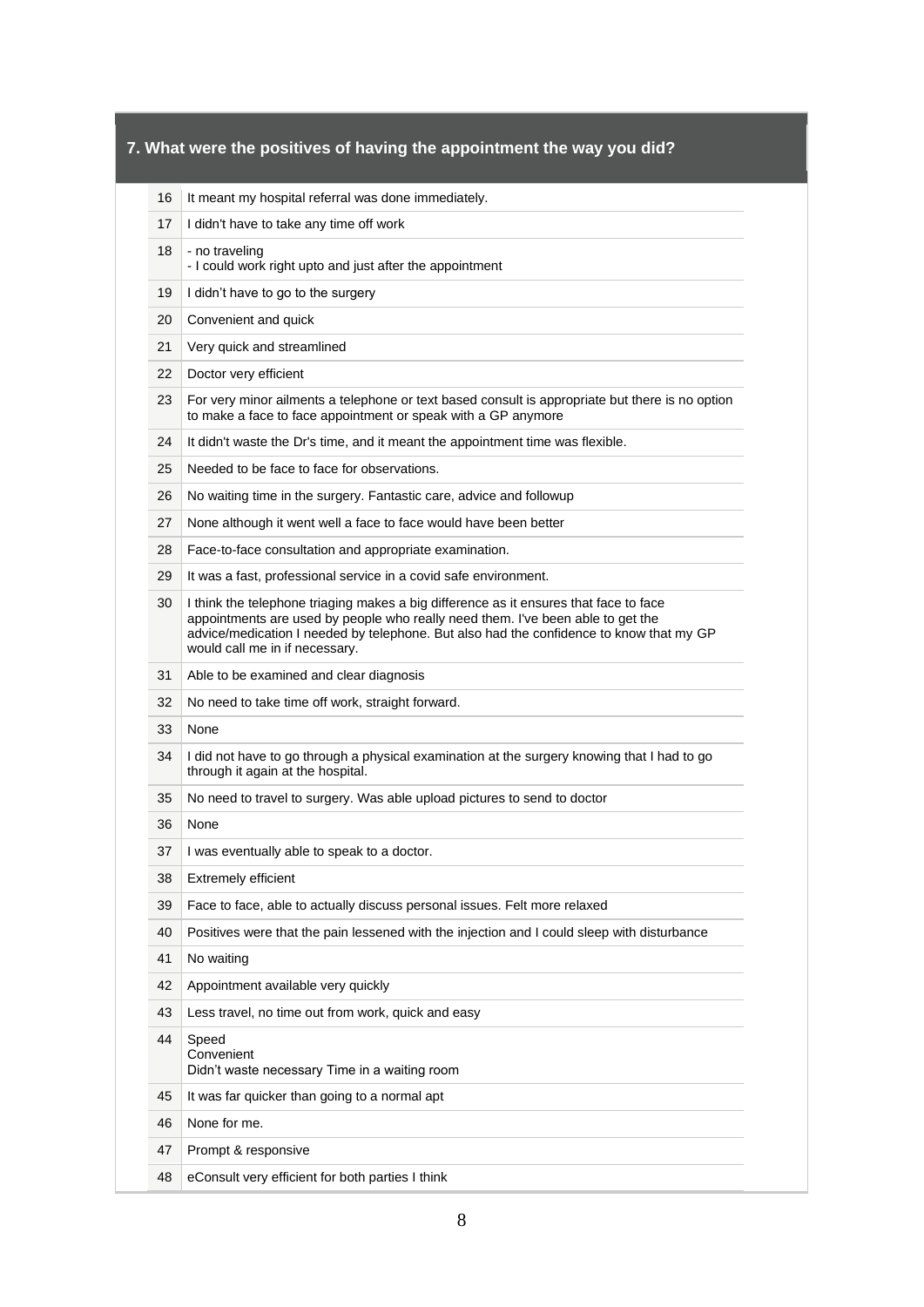- 49 Cannot think of any.
- 50 They ran to time when the surgery was closed to the public. Now they are always late.
- 51 The fast reaction and assessment made
- 52 You can have an examination if needed
- 53 It meant I didn't need to take time off work. I also suffer from white coat syndrome so going for a GP appointment in person heightens my anxiety and I struggle not having a panic attack.
- 54 Quick
- 55 I didn't even have to leave the house. The response was very prompt.
- 56 GP was able to access my painful joints and send for appropriate X-rays as well as see / hear how I wasn't coping with the pain, my body language was plain to see
- 57 Quick and got an appointment without a three week wait
- 58 The filters worked. I did need to attend the surgery, but if I had only needed advice then a phone call would have sufficed
- 59 Most recent was a follow up so convenient to have on the phone.
- 60 Excellent service from receptionist which led to a doctor callback
- 61 I never left home the doctor prescribed me medication and made me an appointment with a specialist. The medication the doctor gave me has helped a lot and I see the specialist at the clinic tomorrow
- 62 I was able to talk to a normal human being her heard me and stopped me from hurting myself, by talking to her I felt less lonely and also was able to speak to a GP the next day and get the help I needed
- 63 There wasn't any
- 64 My Doctors know me so knew I needed help.
- 65 spoke to GP on the phone about my problem and asked me to go down to see him one hour later and problem sorted.
- 66 Got diagnosed. Showed GP symptoms discussed problems. Referred on to specialist and further tests.
- 67 We received an appointment straight away
- 68 I didn't have to travel to the practice and just needed a conversation with the Dr a face to face wasn't required
- 69 I didn't need to remove my child from school or take lots of time of work just a quick 5 minute chat.
- 70 Once the initial e-consult was complete it was a very smooth process
- 71 | Quick, efficient.
- 72 Ability to have an ECG
- 73 I spoke to the doctor to see if I needed a face to face, I did so it was arranged. I think this way of working is great and should continue
- 74 no
- 75 Not having to take time out of work to go. Easy access. Very convenient. So much better than having to ring up at 8am on a morning and a lottery for slots.
- 76 I was seen the same day and commenced treatment straightaway.
- 77 Once I managed to get past the receptionist, via complaining to the practice manager I got an appointment with a GP who said that I should have been able to make the appointment more easily and I had done the right thing to insist. My condition was treated successfully.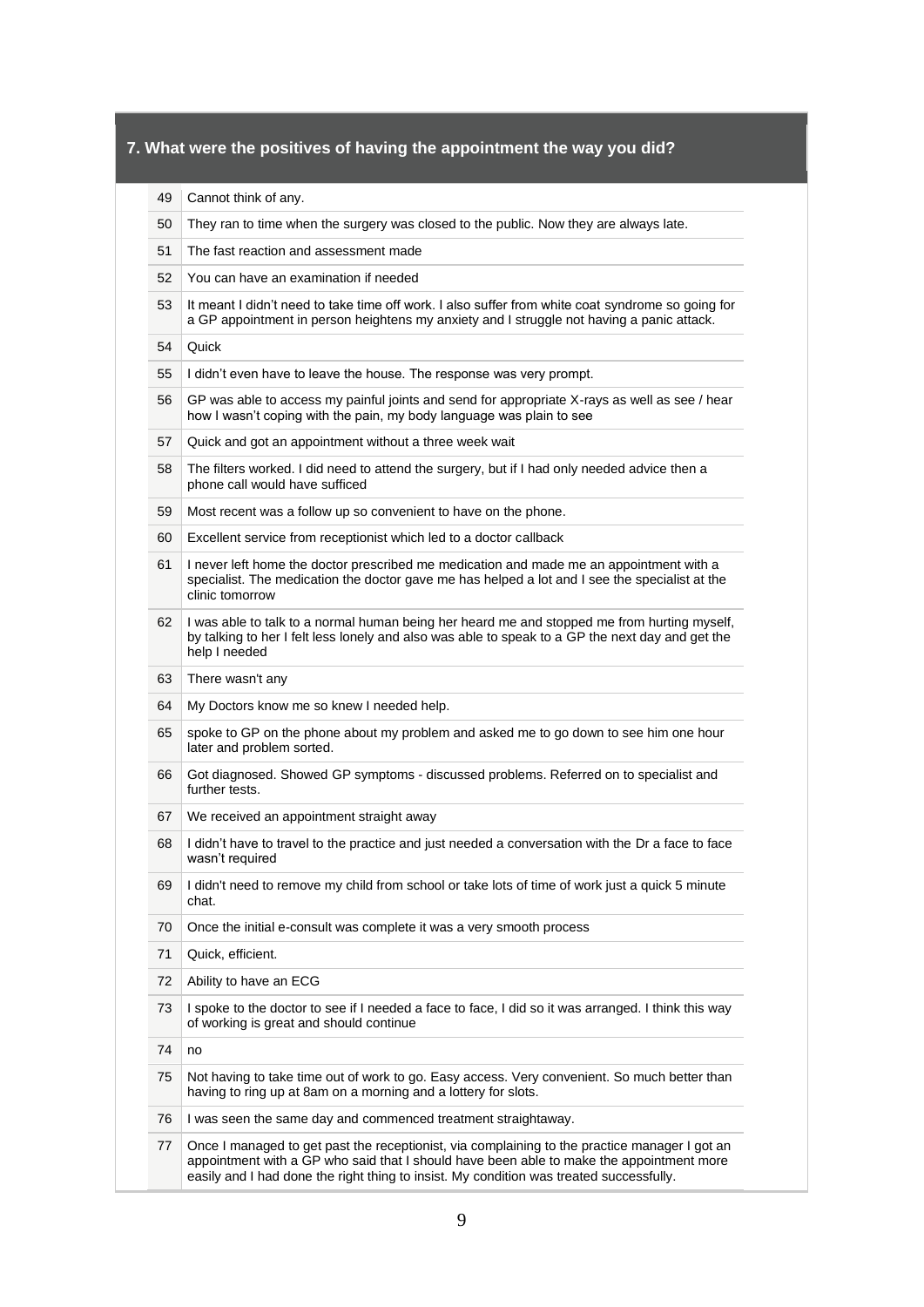|  |  | 78 meant I didn't have to travel, was quicker. |  |
|--|--|------------------------------------------------|--|
|--|--|------------------------------------------------|--|

- 79 Diagnosis was quick and medication prescribed
- 80 advised to go to A&E, not fobbed off
- 81 For the patient none. For GP I suppose by insisting on phone first they can keep pushing face to face forward, and they can work to own schedule rather than patient by not specifying time call appt will occur.
- 82 The paramedic is very good, convenient for most things over the phone
- 83 Didn't have to take time off work, was able to discuss over phone but knew my GP would see me if needed.
- 84 I was able to get to the appointment via public transport/bus as I do not Drive.
- 85 Quick, accurate and referred on after treatment
- 86 Prompt response and antibiotics commenced within 90 minutes of telephone appointment. Prescription been sent remotely to my local pharmacy of my choosing.
- 87 Needed face to face appointment as physical examination was required
- 88 My daughter was examined properly
- 89 I emailed a photo of a mark/mole on my leg they couldn't see it very well and needed to check before referring me to Hospital.
- 90 No waiting in the waiting room Quick and efficient
- 91 No positives regarding this matter and the fact I have a long term condition being under two consultants and a specialist nurse at the hospital yet given no chance to say why I requested appointment. Also I shouldn't have to tell a receptionist why I need an appointment in order to get one.
- 92 Because pandemic or no pandemic my well being is vital So the surgery had to comply and that's good (patient choice as important as surgery policy )
- 93 I needed them to examine me, so it had to be in person. I phoned that day and was seen that afternoon.
- 94 Sorted quicker than pre pandemic
- 95 I think having an initial assessment over the phone to get the facts around the issue was good and I'm sure doing the triage by phone must cut out a lot of unnecessary face to face appointment
- 96 Able to pick my daughter up from school
- 97 It saved me time waiting for a hospital appointment for ECG
- 98 None I needed to be physically seen. I ended up in hospital in York
- 99 Also had my flu jab at the same appointment
- 100 Fully trained GP assessment using certified equipment to fully establish condition.
- 101 Able to triage over the phone and then made an appointment for face to face
- 102 None
- 103 Was same as normal
- 104 I didn't need to see anyone, just speak on the phone
- 105 I assume the GP's can speak to more patients.
- 106 If I did not require a face to face intervention it would be fine. But I do, so it is ridiculous!
- 107 Doctor listened well to start with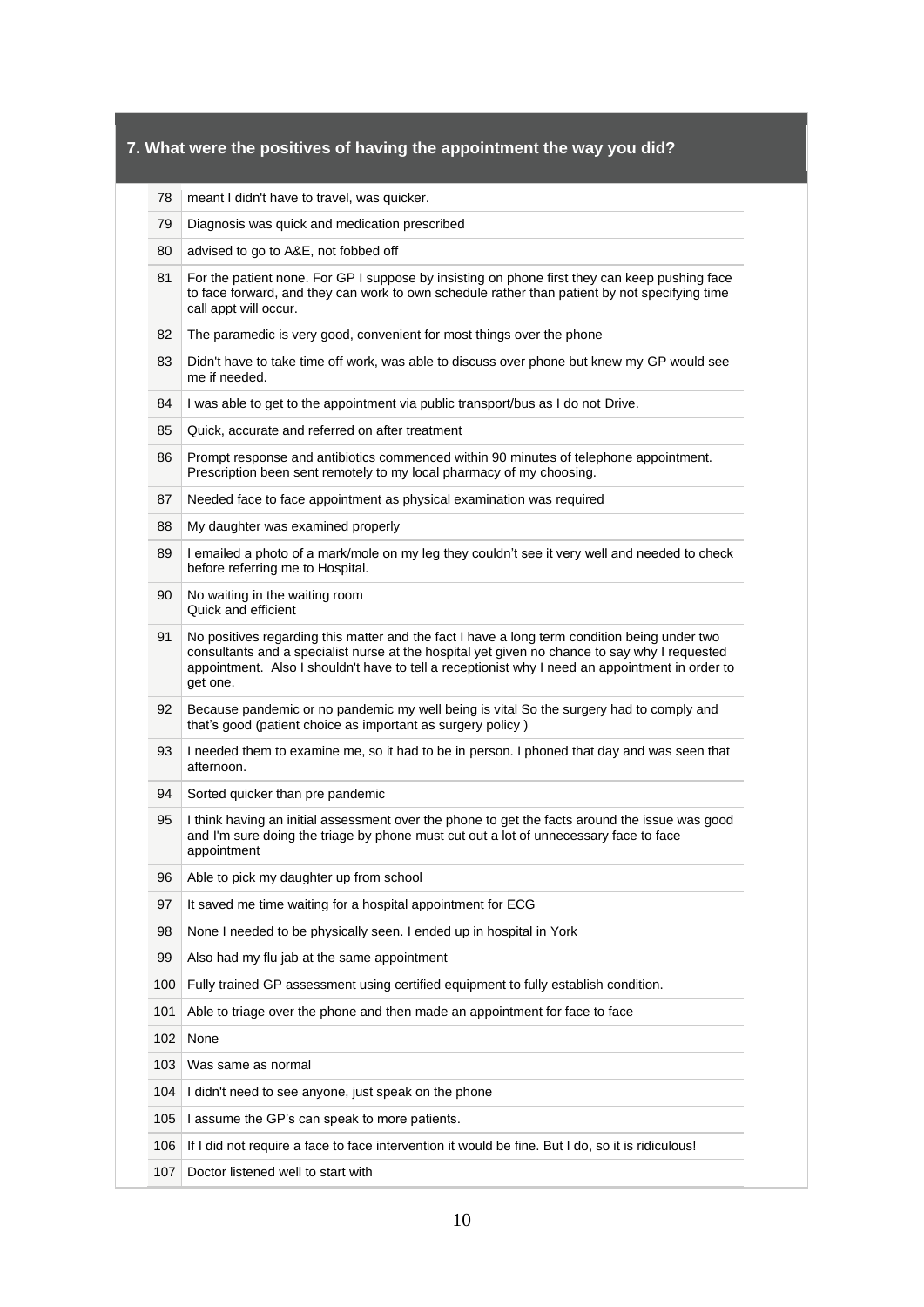108 Needed blood test and blood pressure reading - not possible by phone!

- 109 It was quick
- 110 Being able to do so with going to a surgery waiting room. Same day phone call.
- 111 I know that by having this appointment it is helping my recovery.
- 112 Able to discuss concerns face to face, immediate feedback
- 113 I saw the person I needed to.
- 114 Initially it was easier to discuss my child without them present
- 115 Visual assessment with high resolution image completed. Empathetic, knowledgeable GP.

# **8. What were the Drawbacks of having the appointment in the way you did?**

- 1 None
- 2 Feeling really ill, had the test and expected t/c results, but only got a text so have to start again. Getting appointments is a nightmare.
- 3 Waited over 2 weeks for the initial telephone appointment.
- 4 Long wait before being offered an appointment. If I had a medical problem that needed describing or showing it would not have been less than satisfactory for both healthcare professional and myself.
- 5 None
- 6 I needed a full neuro muscular assessment, which would entail power and sensory dermatome check.
- 7 No facial feedback: varying quality of telephone speech.
- 8 No consideration for a long term recurring problem
- 9 None
- 10 None
- 11 None that I can think of.
- 12 | Lack of preparation. No visual assistance for the GP. No visual assistance in building a relationship and confidence.
- 13 None
- 14 None
- 15 None.
- 16 None.
- 17 Not knowing when the GP was going to phone did hinder what I could do at my own workplace (also a GP surgery)
- 18 I fail to see how a physiotherapy appointment via the telephone will benefit anyone
- 19 language barrier - tricky as hearing impaired also
- 20 You can't have a conversation and explain everything like you would do at a face to face appointment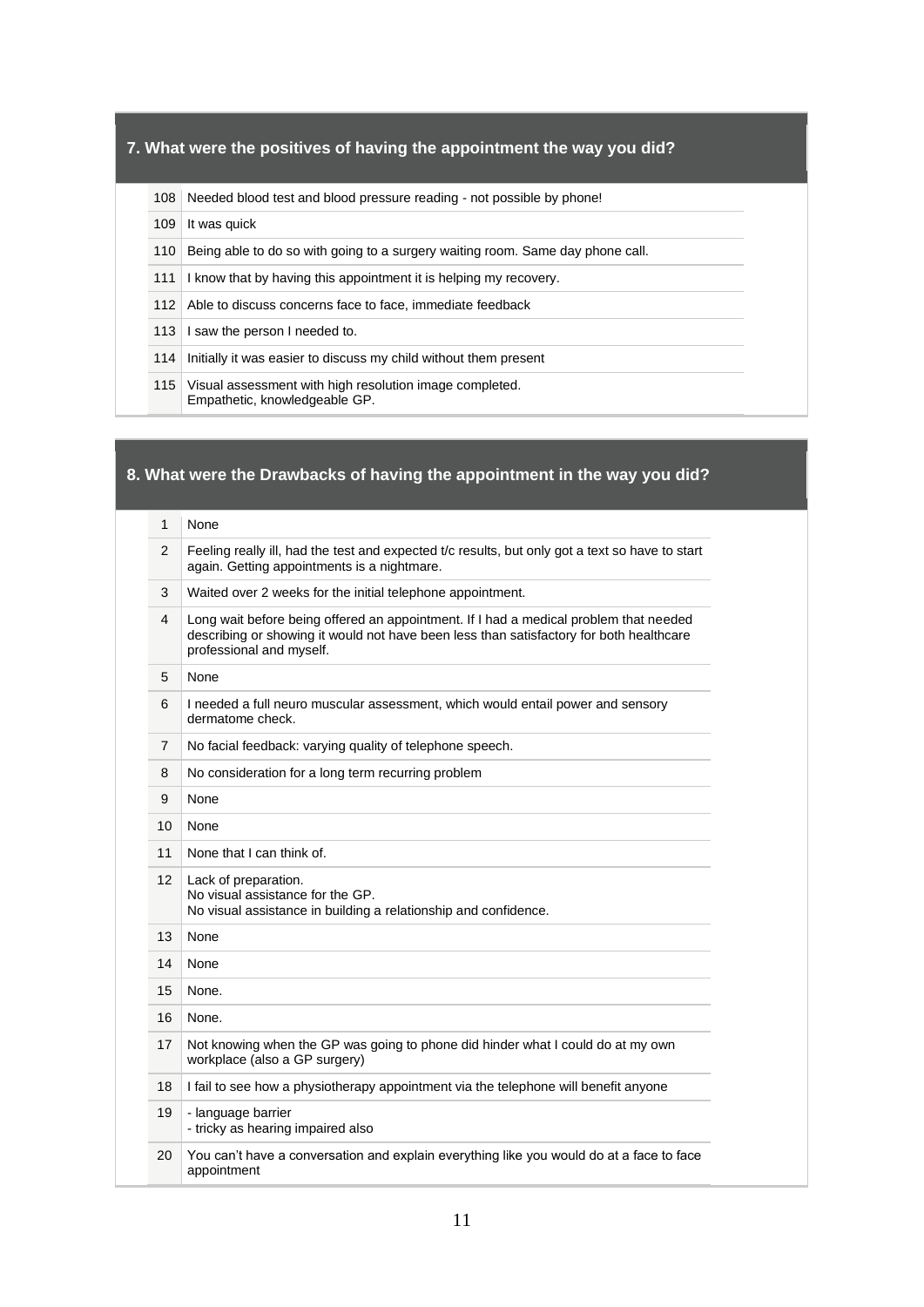# **8. What were the Drawbacks of having the appointment in the way you did?**

|  | None |
|--|------|
|--|------|

| 22 | nothing                                                                                                                                                                                                                                   |
|----|-------------------------------------------------------------------------------------------------------------------------------------------------------------------------------------------------------------------------------------------|
| 23 | None.                                                                                                                                                                                                                                     |
| 24 | Far too long waiting time to get an appointment I was really disappointed                                                                                                                                                                 |
| 25 | None for me                                                                                                                                                                                                                               |
| 26 | None. I think there are times when face to face is better and when by phone is better. I<br>would prefer to speak to the GP on the phone when it's just information but obviously it's<br>good to be examined when a diagnosis is needed. |
| 27 | None                                                                                                                                                                                                                                      |
| 28 | It's just too much not to be able to speak face to face with your doctor                                                                                                                                                                  |
| 29 | None                                                                                                                                                                                                                                      |
| 30 | None / risk of covid.                                                                                                                                                                                                                     |
| 31 | None                                                                                                                                                                                                                                      |
| 32 | Nil                                                                                                                                                                                                                                       |
| 33 | Wasn't sure when to expect callback throughout the day and luckily was available when<br>the phone rang                                                                                                                                   |
| 34 | Didn't get any warning of appointment, so rung up whilst in supermarket queue.                                                                                                                                                            |
| 35 | No negatives. All positives.                                                                                                                                                                                                              |
| 36 | None                                                                                                                                                                                                                                      |
| 37 | Had to wait a week to see GP for physical exam who then referred me to hospital                                                                                                                                                           |
| 38 | I needed an examination.                                                                                                                                                                                                                  |
| 39 | none                                                                                                                                                                                                                                      |
| 40 | None                                                                                                                                                                                                                                      |
| 41 | No Drawbacks                                                                                                                                                                                                                              |
| 42 | Having to explain yourself several times over the phone                                                                                                                                                                                   |
| 43 | I would rather talk in.person.                                                                                                                                                                                                            |
| 44 | None                                                                                                                                                                                                                                      |
| 45 | Nothing                                                                                                                                                                                                                                   |
| 46 | None                                                                                                                                                                                                                                      |
| 47 | Lack of privacy.                                                                                                                                                                                                                          |
| 48 | It took almost three weeks to obtain an appointment with my preferred GP, and it then<br>took place by phone!                                                                                                                             |
| 49 | Trying to get threw on the telephone when ever you phoned you were number 10 in the<br>que and kept waiting for 5 - 10 mins to speak to someone now it's the same again that<br>doors are open                                            |
| 50 |                                                                                                                                                                                                                                           |
| 51 | None                                                                                                                                                                                                                                      |
| 52 | They couldn't physically examine the area                                                                                                                                                                                                 |
| 53 | None                                                                                                                                                                                                                                      |
| 54 | None                                                                                                                                                                                                                                      |
|    |                                                                                                                                                                                                                                           |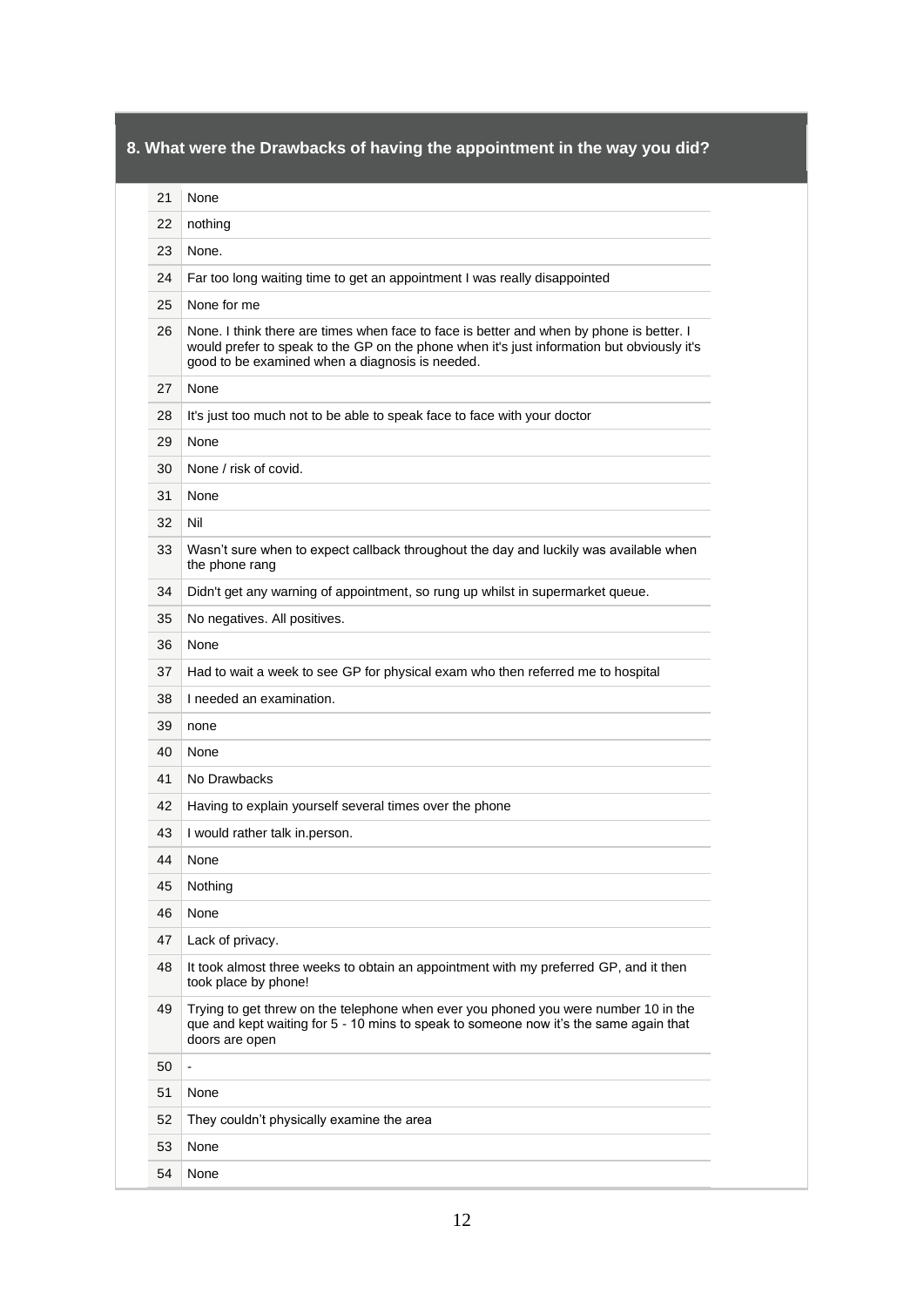# **8. What were the Drawbacks of having the appointment in the way you did?**

| 55 | No Draw backs, very grateful                                                                                                                                                                                                                                                                                                                        |
|----|-----------------------------------------------------------------------------------------------------------------------------------------------------------------------------------------------------------------------------------------------------------------------------------------------------------------------------------------------------|
| 56 | Done on description and audio triage rather than physical assessment                                                                                                                                                                                                                                                                                |
| 57 | None                                                                                                                                                                                                                                                                                                                                                |
| 58 | I was at work had to arrange cover by GP was finishing at 1pm.                                                                                                                                                                                                                                                                                      |
| 59 | Nothing.                                                                                                                                                                                                                                                                                                                                            |
| 60 | None                                                                                                                                                                                                                                                                                                                                                |
| 61 | none                                                                                                                                                                                                                                                                                                                                                |
| 62 | None                                                                                                                                                                                                                                                                                                                                                |
| 63 | I don't want to talk to a Dr on the phone I want to see one!                                                                                                                                                                                                                                                                                        |
| 64 | Felt guilty having to use their time.                                                                                                                                                                                                                                                                                                               |
| 65 | None                                                                                                                                                                                                                                                                                                                                                |
| 66 | None                                                                                                                                                                                                                                                                                                                                                |
| 67 | None                                                                                                                                                                                                                                                                                                                                                |
| 68 | Na                                                                                                                                                                                                                                                                                                                                                  |
| 69 | Wasn't any but could be if didn't have access to the Internet as I sent photos via a<br>secure link. But they would offer me a face to face appointment if I didn't.                                                                                                                                                                                |
| 70 | None for me personally                                                                                                                                                                                                                                                                                                                              |
| 71 | None. I was able to send a photo (dermatological prob)                                                                                                                                                                                                                                                                                              |
| 72 | Delay - 45 mins late added to anxiety.                                                                                                                                                                                                                                                                                                              |
| 73 | None                                                                                                                                                                                                                                                                                                                                                |
| 74 | no                                                                                                                                                                                                                                                                                                                                                  |
| 75 | The only major Drawback is the telephone system and getting through in the first place.<br>It isn't designed for the volume of calls now nor do practices have sufficient staff to staff<br>a call centre arrangement so calls take a very long time to be answered.                                                                                |
| 76 | There were none.                                                                                                                                                                                                                                                                                                                                    |
| 77 | Having to insist that the receptionist was not qualified to make a diagnosis over the<br>phone which prevented me from seeing the GP.                                                                                                                                                                                                               |
| 78 | none                                                                                                                                                                                                                                                                                                                                                |
| 79 | None                                                                                                                                                                                                                                                                                                                                                |
| 80 | two hour delay from call to receptionist and for GP to ring back.                                                                                                                                                                                                                                                                                   |
| 81 | Having to essentially have two appts due to them insisting on phone one first. Took<br>longer to get help as had to wait for phone appt then wait again after that for a face to<br>face. Really annoying they just say Dr will call sometime in the morning!! That does not<br>help those of us that work! Surely narrow it down to an hour slot?! |
| 82 | It's a battle to get the phone answered in our surgery and difficult to get any appointment<br>with a Dr. However the paramedic is excellent and has sorted our health issues well.                                                                                                                                                                 |
| 83 | No.                                                                                                                                                                                                                                                                                                                                                 |
| 84 | None.                                                                                                                                                                                                                                                                                                                                               |
| 85 | Nothing                                                                                                                                                                                                                                                                                                                                             |
| 86 | None                                                                                                                                                                                                                                                                                                                                                |
| 87 | None                                                                                                                                                                                                                                                                                                                                                |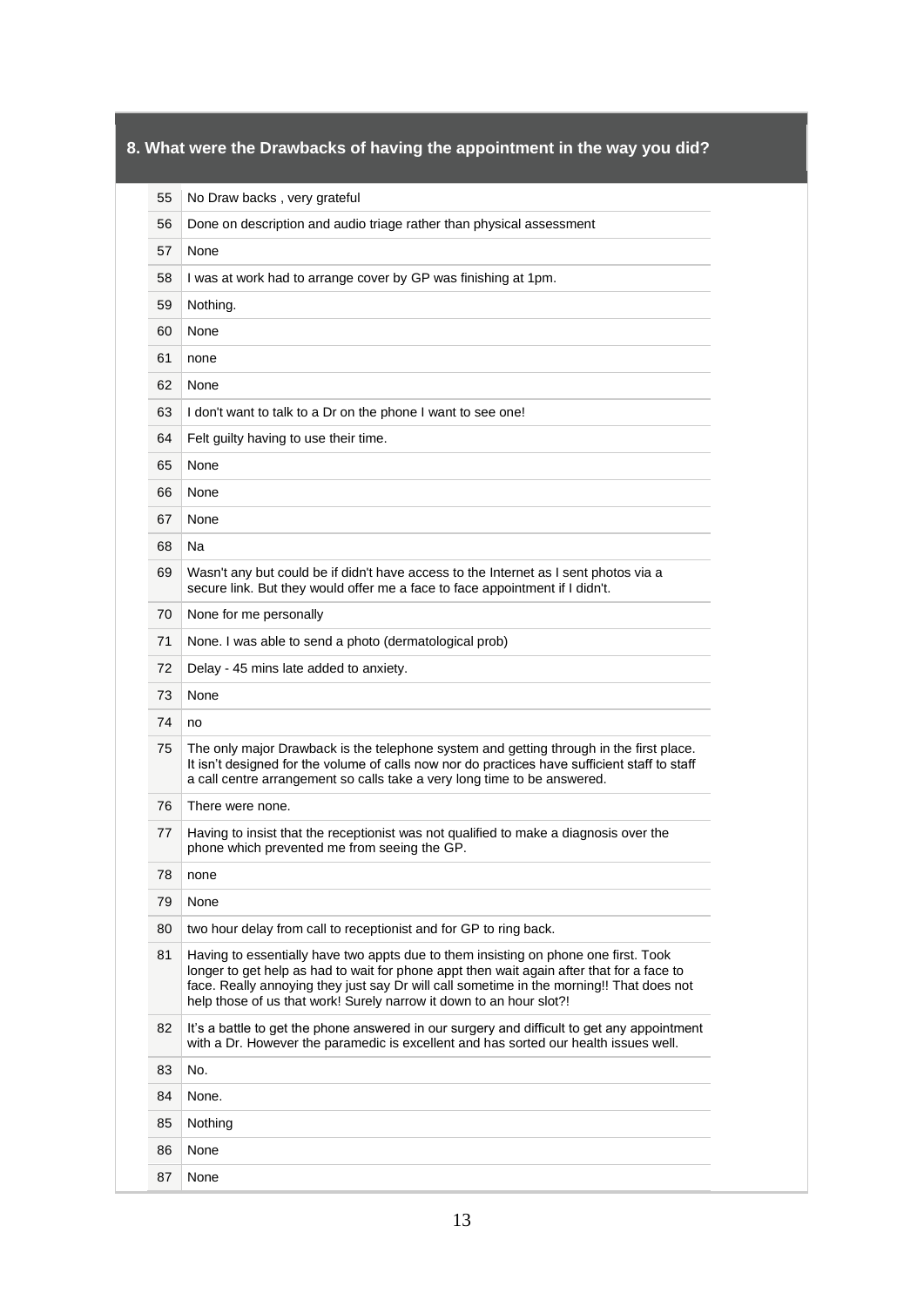| 88  | Found it difficult to book online<br>Was sent to hospital ap when just needed to see GP                                                                                                                                                                                                                                                                                                                                                                     |
|-----|-------------------------------------------------------------------------------------------------------------------------------------------------------------------------------------------------------------------------------------------------------------------------------------------------------------------------------------------------------------------------------------------------------------------------------------------------------------|
| 89  | Not ale to book appointments easily                                                                                                                                                                                                                                                                                                                                                                                                                         |
| 90  | No Drawbacks                                                                                                                                                                                                                                                                                                                                                                                                                                                |
| 91  | No                                                                                                                                                                                                                                                                                                                                                                                                                                                          |
| 92  | It's nice to see the face and expression of the GP but not essential in this case                                                                                                                                                                                                                                                                                                                                                                           |
| 93  | Having to tell receptionist why I need to see GP. Only being given telephone<br>appointment. GP wasn't listening to me and seemed to want to get through appointment<br>quickly.<br>Had made up his mind what was wrong and gave me no chance to explain that I had<br>wanted appointment to discuss changing to different type of BP medication as<br>suggested by specialist nurse.                                                                       |
| 94  | Can't think of any                                                                                                                                                                                                                                                                                                                                                                                                                                          |
| 95  | None - though it would have been harder if I was at work at the time.                                                                                                                                                                                                                                                                                                                                                                                       |
| 96  | Nothing                                                                                                                                                                                                                                                                                                                                                                                                                                                     |
| 97  | I felt it would have been more appropriate to have been seen and examined for my<br>particular issue, not having a physical examination must lead to missing diagnosis                                                                                                                                                                                                                                                                                      |
| 98  | Had to discuss all private/personal information in the street.                                                                                                                                                                                                                                                                                                                                                                                              |
| 99  | None                                                                                                                                                                                                                                                                                                                                                                                                                                                        |
| 100 | If i had been seen earlier i felt it could have been dealt with before i got really poorly. I<br>felt I was being a nuisance when i told the Dr I thought i was septic.                                                                                                                                                                                                                                                                                     |
| 101 | None                                                                                                                                                                                                                                                                                                                                                                                                                                                        |
| 102 | Having to go during working hours (even though poorly, still working)                                                                                                                                                                                                                                                                                                                                                                                       |
| 103 | Took time out of busy working day waiting for a call back                                                                                                                                                                                                                                                                                                                                                                                                   |
| 104 | My symptoms continuing to worsen and resulting in my employer taking me to A&E 3<br>days later. Nebuliser, steroids and chest xray administered by the amazing staff who are<br>stretched to the max as their patients can't get seen by a GP so symptoms exasperate.<br>The hospital doctors cannot believe I had not been seen in person even though a doctor<br>from occupational health told me to insist in being seen in person that day which I did. |
| 105 | None                                                                                                                                                                                                                                                                                                                                                                                                                                                        |
| 106 | I would prefer face to face. Don't think you can properly express your feelings on the<br>phone, particularly when it comes to mental health.<br>Also, you will get a phone call 'that day'. Working full time in a school this isn't ideal as I<br>can't always have my phone with me.                                                                                                                                                                     |
| 107 | See above                                                                                                                                                                                                                                                                                                                                                                                                                                                   |
| 108 | Once they decided to do urgent referral to hospital doctor stopped listening to me so<br>didn't know half the symptoms I had so how do they know what they decided was right?                                                                                                                                                                                                                                                                               |
| 109 | It wouldn't have worked if the diagnosis was uncertain                                                                                                                                                                                                                                                                                                                                                                                                      |
| 110 | None                                                                                                                                                                                                                                                                                                                                                                                                                                                        |
| 111 | None                                                                                                                                                                                                                                                                                                                                                                                                                                                        |
| 112 | None, other than 5 minutes Drive from home.                                                                                                                                                                                                                                                                                                                                                                                                                 |
| 113 | I had to fill in a repetitive form to get to see the GP when I knew that was required for my<br>particular issue in the first place.<br>I still have pain several weeks later but feel 'fobbed off' by the GP himself so will not be<br>seeking further advice until the condition worsens - I realise this may impact the CCG in<br>the long run but can't afford to waste my time. I think an x-ray is needed but who am I?!                              |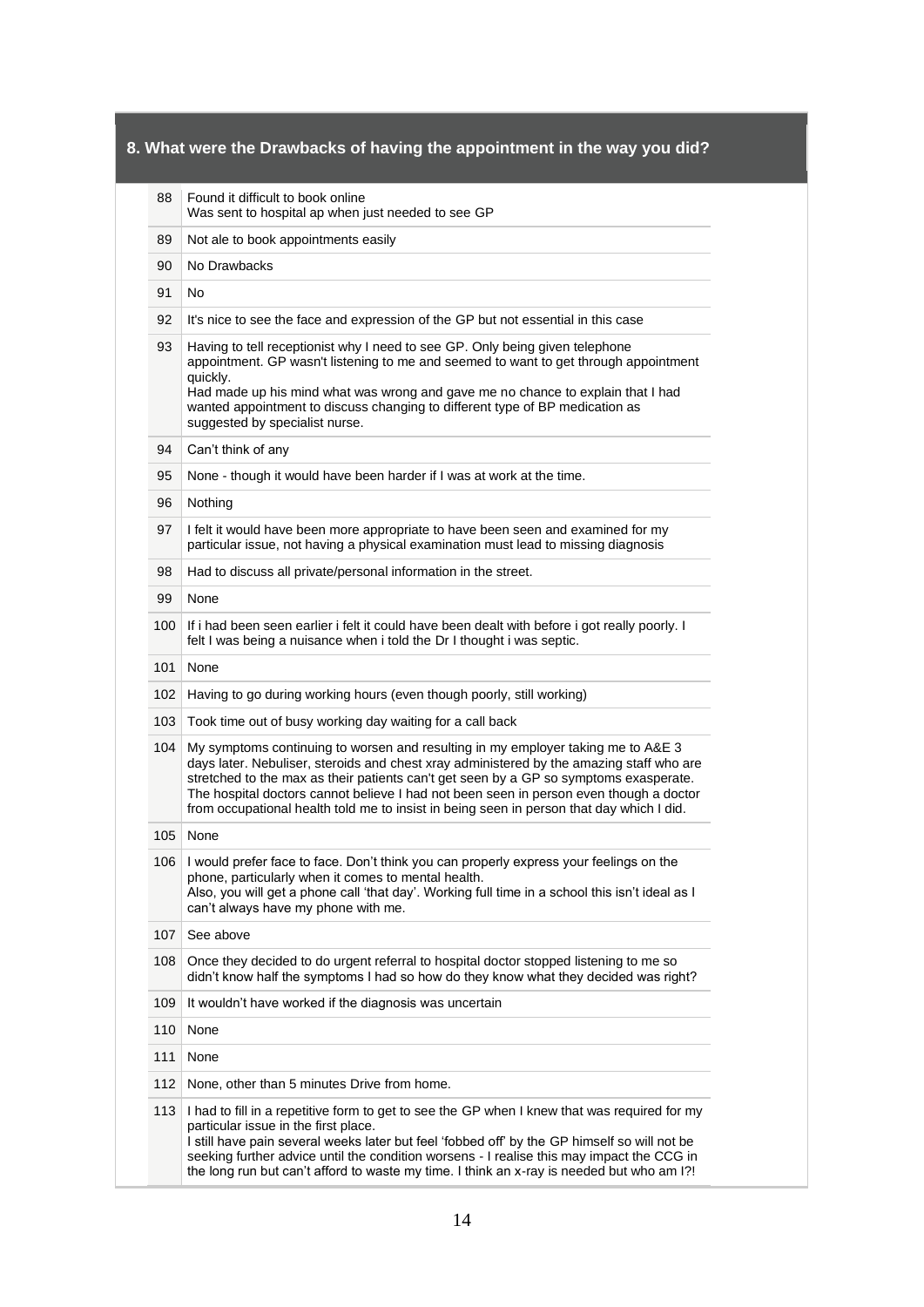## **8. What were the Drawbacks of having the appointment in the way you did?**

#### 114 It meant I ended up having 3 appts instead of 1

115 Afraid of leaving the house and catching Covid.

## **9. What could have made your experience better?**  1 Having consult with results and being able to explore other routes in timely manner instead of being 'dumped. 2 Video calling might have made it more personal 3 Nothing 4 At the very least an examination rather than a (script written for a NSAID while locked to a desk seat) plus a written documentation of CNS and motor power assessment. 5 | Face to face. 6 More immediate response 7 Nothing 8 Nothing 9 Perhaps if I'd been offered a face-to -face appointment initially, but I understand why that didn't happen. 10 Face to Face first and foremost Then video call GP ago have read notes 11 None 12 Nothing. 13 Not having to have the phone call first would have saved the GP time as it was obvious that I needed to be seen in person. 14 Being given a more specific time slot than a whole day, I don't know if I will have to take a work phone call or might be Driving 15 Seeing a practitioner face to face 16 - English speaking doctor - video call 17 Not feeling like you are bothering the GPS at the moment. 18 Nothing.the doctor was still very efficient and caring and the only difference was it wasn't always face to face, instead over the telephone 19 More options or being asked what you would prefer telephone or face to face and with whom you would like to speak. More appointments available as it's far too long to wait weeks to have an appointment with a GP 20 Nothing 21 Nothing. 22 Nothing 23 Going to the surgery 24 All was well 25 Nothing.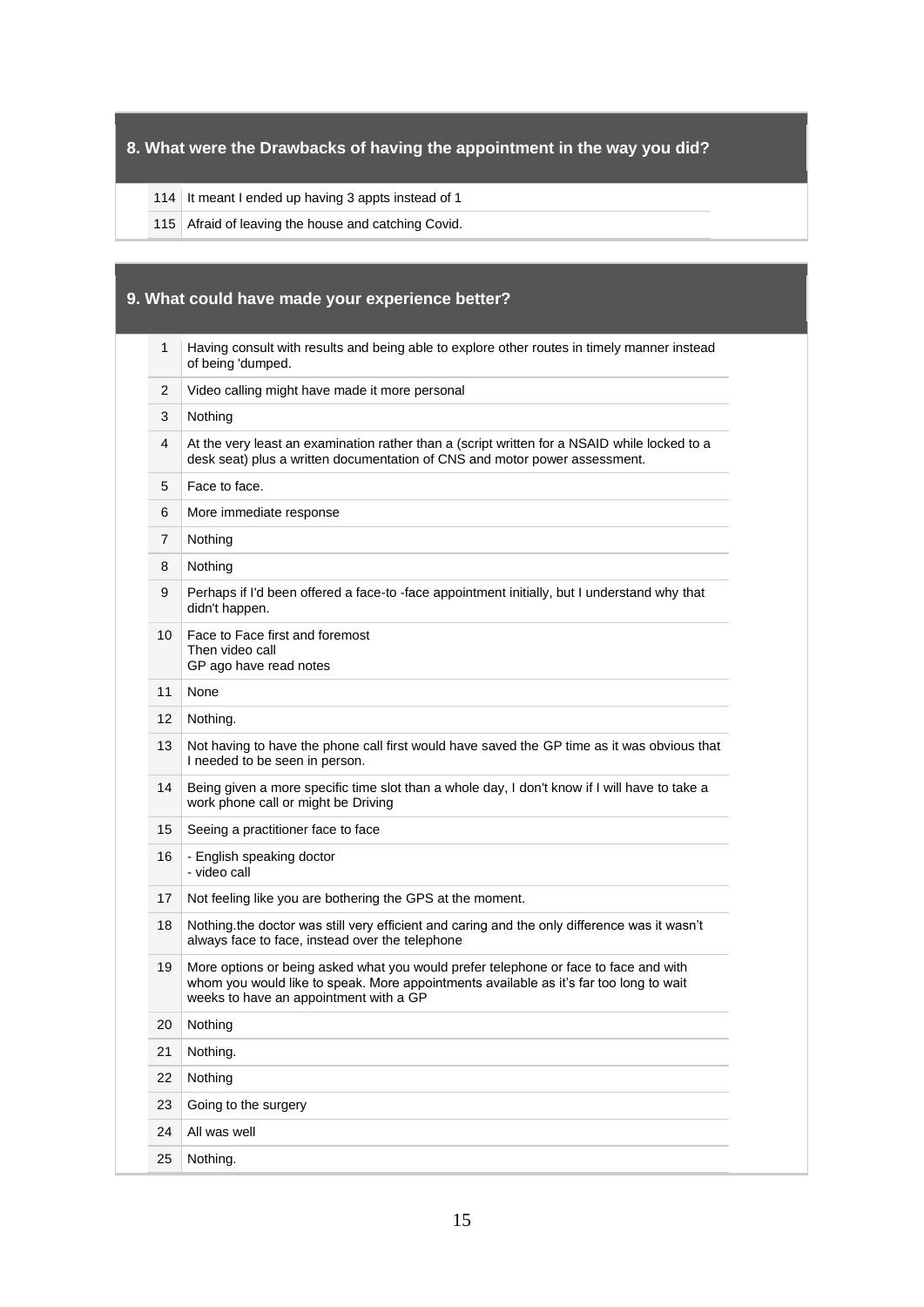# **9. What could have made your experience better?**

| 26 | None                                                                                                                                                                                                                                             |
|----|--------------------------------------------------------------------------------------------------------------------------------------------------------------------------------------------------------------------------------------------------|
| 27 | It was a great service                                                                                                                                                                                                                           |
| 28 | Nothing really positive experience that met my needs                                                                                                                                                                                             |
| 29 | Getting a set time and getting the correct person, as it has wasted time and another person<br>could have had the appointment and still need appointment with GP.                                                                                |
| 30 | Nothing<br>I was treated in a professional manner                                                                                                                                                                                                |
| 31 | Nothing for this appt but don't think phone appts should become the norm going forward                                                                                                                                                           |
| 32 | Face to face meeting initially                                                                                                                                                                                                                   |
| 33 | Get doctors out of hiding and back in the surgeries!                                                                                                                                                                                             |
| 34 | Nothing - cannot rate all primary care devices highly enough during the pandemic and<br>previously                                                                                                                                               |
| 35 | Overall feel need to go back to more face to face                                                                                                                                                                                                |
| 36 | The experience could not have been better                                                                                                                                                                                                        |
| 37 | More GP's available for phone consultations                                                                                                                                                                                                      |
| 38 | An exact time of phone call rather than a 3 hour window                                                                                                                                                                                          |
| 39 | Faster to get through to speak to a receptionist. The answer phone messages are too long<br>and no way to skip them.                                                                                                                             |
|    | Taking too long to get a telephone apt.                                                                                                                                                                                                          |
| 40 | Nothing my Dr surgery is fabulous                                                                                                                                                                                                                |
| 41 | Face to face with the Dr                                                                                                                                                                                                                         |
| 42 | Arriving at the surgery, queuing outside, feeling not welcome & that by being at the surgery<br>was an inconvenience. Having discussions with the receptionist either via the intercom or<br>front door is not confidential                      |
| 43 | Being able to book a face-to-face appointment with chosen GP via previous excellent online<br>system.                                                                                                                                            |
| 44 | Nothing                                                                                                                                                                                                                                          |
| 45 | Nothing                                                                                                                                                                                                                                          |
| 46 | Nil                                                                                                                                                                                                                                              |
| 47 | Nothing                                                                                                                                                                                                                                          |
| 48 | Nothing                                                                                                                                                                                                                                          |
| 49 | Nothing                                                                                                                                                                                                                                          |
| 50 | Having full time GPs seeing face to face, I have been in a+e this week and the sheer<br>volume of people coming in saying my GP sent me is a cop out. The poor hospital in<br>Harrogate is the last a+e left in the region and it is overworked. |
| 51 | Nothing                                                                                                                                                                                                                                          |
| 52 | Nothing it was perfect                                                                                                                                                                                                                           |
| 53 | None                                                                                                                                                                                                                                             |
| 54 | Seeing the Dr.                                                                                                                                                                                                                                   |
| 55 | Nothing                                                                                                                                                                                                                                          |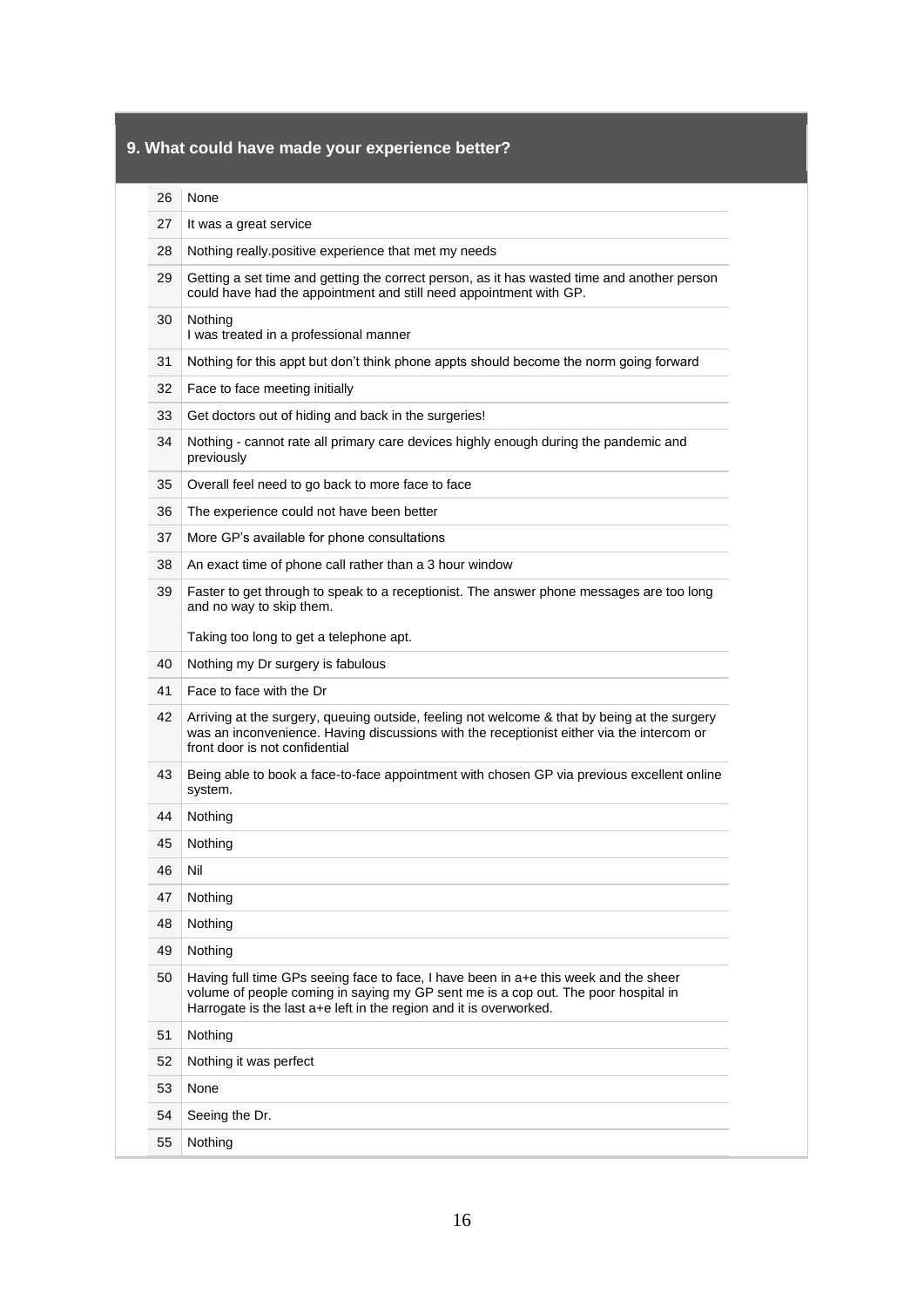### **9. What could have made your experience better?**

56 Having to ring on arrival and wait in the car park isn't ideal with a sick child, especially as we live 2 minutes away on foot so waiting out in the rain etc. If this way is to continue maybe they could consider a covered external waiting area

- 57 Nothing it was fantastic service
- 58 Nothing on this occasion
- 59 Nothing
- 60 Seen more promptly
- 61 Nothing, it suited me perfectly
- $62 \text{ no}$
- 63 See above. Apart from that, happy with the service.
- 64 Nothing. Appointment was as I would have received by my Practice without the pandemic except of course the additional PPE
- 65 Better customer relationship training for receptionists and making it easier to see the doctor without needing to get so upset that I had to make a complaint to the practice manager.
- 66 nothing
- 67 Nothing
- 68 If GP had been able to prioritise my call. He seemed to think it was my fault that there was a delay of 2 hours so I could not see the GP service at A&E because it was after 5pm so had to go to main Emergency dept. (I might have gone straight to A&E without contacting GP but as this was Feb 2021 I did not want to be a burden and was scared of going to hospital).
- 69 Given I explained to the receptionist what was wrong and part of long term issue, she should have realised this would need to be face to face so why insist on phone first! Just allow patients to see doctors when they need them.
- 70 Not having to wait ages for the phone to be answered and then battling to get a appointment or s ring back.
- 71 Nothing, I am very fortunate that my surgery (Stockwell road) are amazing.
- 72 Nothing
- 73 None
- 74 Nothing, couldn't see my named GP as she wasn't in clinic
- 75 See the GP
- 76 Instead of first having to wait for a telephone appointment with the Dr it would have wasted less time just making appointment with the Dr as I explained the hospital had already told me to watch the mole and if it changed to let them know. Common sense should be used a bit more.
- 78 Nothing
- 79 Being able to see the GP so I could tell him the reason rather then have him tell me without any discussion to up my medication.
- 80 Again, can't think of any
- 81 Nothing.
- 82 Nothing
- 83 On 2nd occasion of calling with ongoing problem I would have felt more re assured if I had been offered a face to face with the GP
- 84 Given an appointment slot rather than call back at anytime.
- 85 Nothing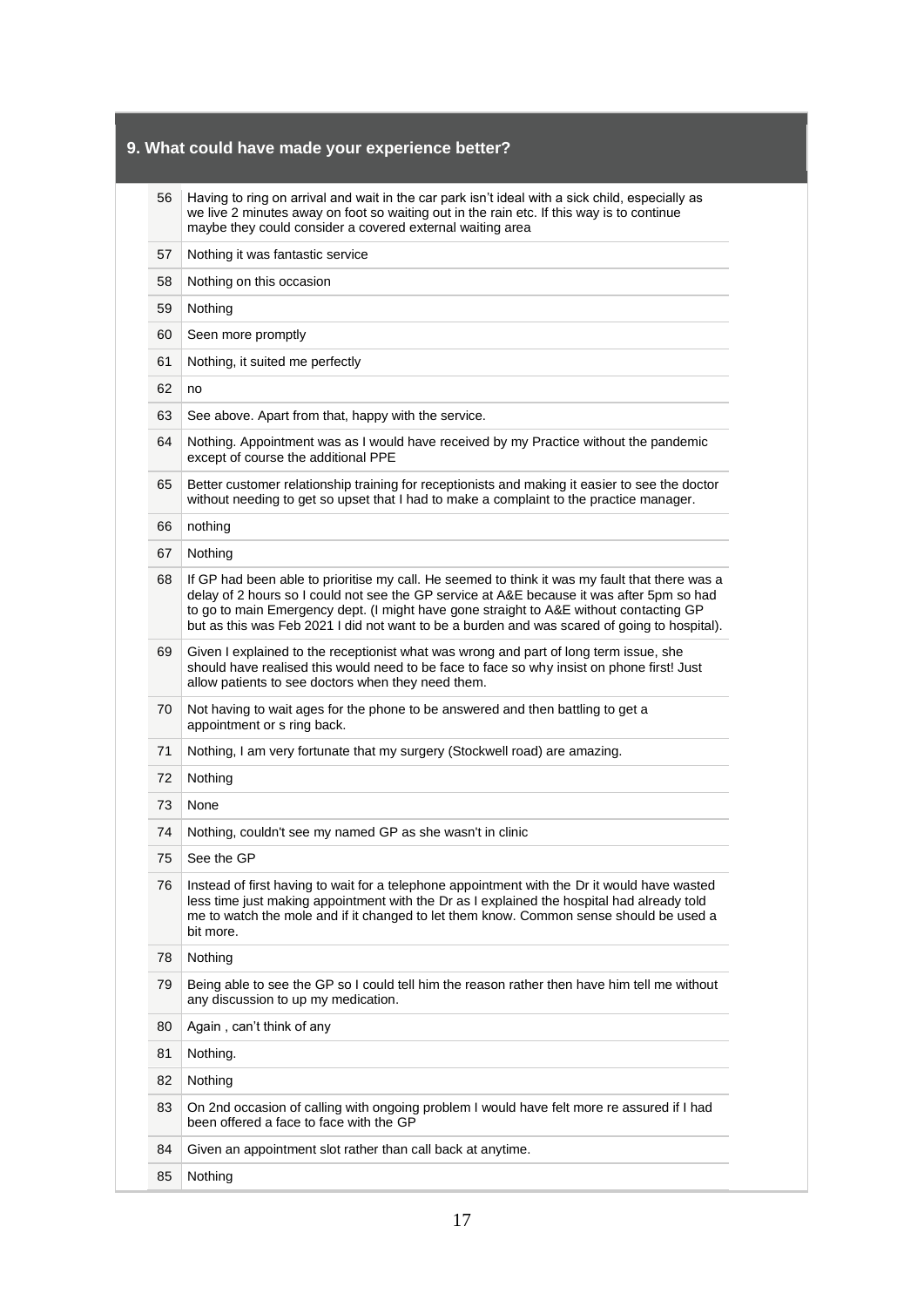### **9. What could have made your experience better?**

|  | 86   I feel I should of been seen face to face earlier |
|--|--------------------------------------------------------|
|--|--------------------------------------------------------|

- 87 None
- 88 Given a time for phone call, to be able to plan work around appointment
- 89 I should have been seen in person. This was a serious case not an ear ache.
- 90 A decent doctor
- 91 It could have all been sorted online but I got a call back instead
- 92 Change the coil!!!
- 93 Taking 4 weeks to get a appointment when it was then a urgent referral is pathetic and if it turned out to be cancer that delay in getting appointment could be fatal ( not cancer thankfully
- 94 Nothing
- 95 Seeing a GP rather than a nurse practitioner
- 96 A less repetitive online form. An x-ray.
- 97 Offer face to face straight away
- 98 Nothing. It was efficient, evidence based with a 'warm' and knowledgeable practitioner. The environment felt safe with Covid measures and was not crowded.

## **10. Do you have any further comments?**

- 1 our surgery is very well run and efficient.
- 2 It is a terribly unkind system to be told you're 13th in the queue, after 25 mins waiting, then being told no more appointments that day - try again tomorrow. I had to ring 111, they sent ambulance, paramedic rang GP and I got seen straightaway (for a very serious flare up). I was told by GP that I had to insist I needed appt.
- 3 I am increasingly concerned about the process of even getting a routine appointment. We are told that online requests are treated the same as telephone requests. Not so in my experience. There is a severe lack of communication after the initial acknowledgment of an online request and I have now been waiting over 2 weeks for a regular blood test appointment.
- 4 GP saved my husband's life
- 5 Sailing very close to the wind IMHO.
- 6 No matter how you try to sell digital consultations you are just putting another nail into the coffin on continuity/ trust relationship building and increasing misdiagnosis possibilities.
- 7 No
- 8 I always hope there will be an opportunity for face to face consultations with Doctors, so much of their work is visual to start with, then the story, then examination
- 9 No thank you
- 10 I think I have made my feeling clear. These feelings have been repeated to me many times recently by users of my GP a surgery 11 GPS are struggling at the moment & need all the support they can get. Giving them the whole population to vaccinate twice hasn't helped!
- 12 I've always found the nurses and doctors at my surgery very accommodating.
- 13 I think it's time GP's got back to more face to face appointments.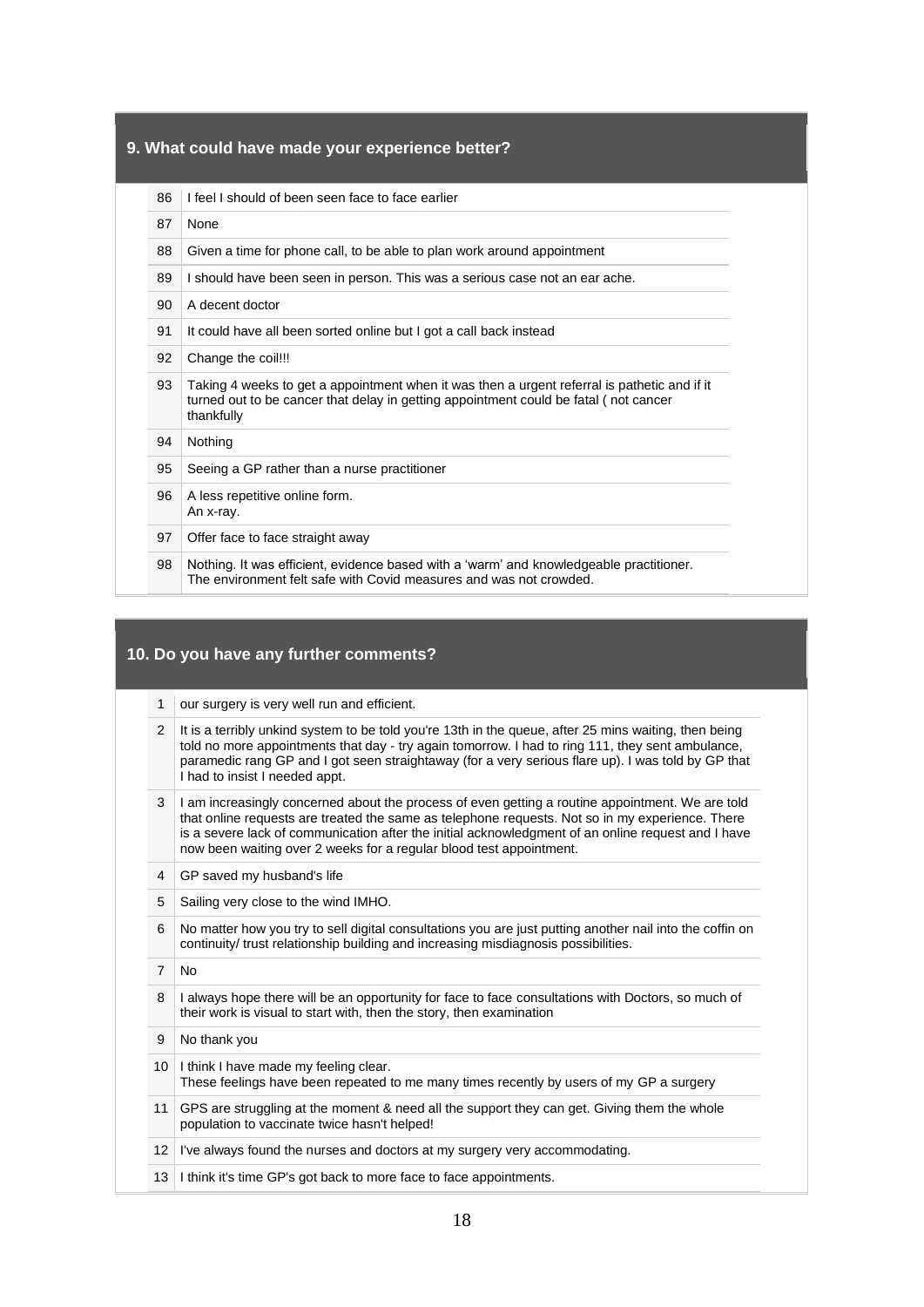|    | 10. Do you have any further comments?                                                                                                                                                                                                                                                                                                                                                                                                                                                                                                       |
|----|---------------------------------------------------------------------------------------------------------------------------------------------------------------------------------------------------------------------------------------------------------------------------------------------------------------------------------------------------------------------------------------------------------------------------------------------------------------------------------------------------------------------------------------------|
| 14 | Prior to this I have a failed encounter where the GP tried to phone me as I was Driving. By the<br>time I stopped I missed the call. They did not leave a voicemail or send a text and I tried to phone<br>reception but I was on hold 10mins then got cut off.                                                                                                                                                                                                                                                                             |
| 15 | Getting an appointment is like a miracle, it hardly ever happens.                                                                                                                                                                                                                                                                                                                                                                                                                                                                           |
|    | You should be able to book appointments via NHS app but GPs choose not to be part of it and<br>prefer to you to wait on hold for hours and need to log requests on their Dreadful website.                                                                                                                                                                                                                                                                                                                                                  |
|    | It would be good if you had an assigned doctor instead of seeing someone else every time.                                                                                                                                                                                                                                                                                                                                                                                                                                                   |
| 16 | GPS should now see patients instead of hiding behind Covid. It a complete lie that they are<br>working normally, I see the consequences daily.                                                                                                                                                                                                                                                                                                                                                                                              |
| 17 | The Doctors at [practice] are fantastic. They have worked extremely hard during the pandemic and<br>having dealt with them on a professional basis as well as a patient I can honestly say they could<br>not have been more forth coming and supportive through a very difficult time in both a professional<br>and personal level. I have experienced first hand the care given to the patients on home visits, as<br>well as the care given to myself both face to face when necessary, but also the excellent care via<br>the telephone. |
|    | 18   I like the new system for very minor ailments                                                                                                                                                                                                                                                                                                                                                                                                                                                                                          |
| 19 | I think it would be great if patients could have the option of face to face or phone appointment. I<br>appreciate in some situations it could lead to double appointments, but hopefully that would be<br>rare. Saving the Dr's time means more time for everyone                                                                                                                                                                                                                                                                           |
| 20 | [Practice] has been great during the pandemic. They respond quickly to the e consult and offer<br>face to face appointments when needed.                                                                                                                                                                                                                                                                                                                                                                                                    |
| 21 | When can we expect to get face to face appointments                                                                                                                                                                                                                                                                                                                                                                                                                                                                                         |
| 22 | I have medical POA over my 96 year old mother and have had very recent contact with a GP<br>surgery in Leeds. The contrast between the two could not be more stark - consistently appalling in<br>Leeds and good in [practice].                                                                                                                                                                                                                                                                                                             |
| 23 | Very good, efficient and effective service thank you!                                                                                                                                                                                                                                                                                                                                                                                                                                                                                       |
| 24 | None                                                                                                                                                                                                                                                                                                                                                                                                                                                                                                                                        |
| 25 | Practices have done a sterling job to continue to operate face-to-face and via alternative routes<br>during the pandemic whilst also supporting vaccine centres.                                                                                                                                                                                                                                                                                                                                                                            |
| 26 | The doctor took my symptoms on board and made a decision on what I had told him.                                                                                                                                                                                                                                                                                                                                                                                                                                                            |
| 27 | The surgery was like a ghost town. Ridiculous                                                                                                                                                                                                                                                                                                                                                                                                                                                                                               |
| 28 | When I first moved to [place] 6 years ago you could see a doctor in a couple of days and usually<br>one you had met before. Now your lucky if you can speak to one on the phone within a month. Its<br>a disgrace!                                                                                                                                                                                                                                                                                                                          |
| 29 | Primary care has been on the receiving end of a lot of negative press most recently. My GP's<br>never shut they were always accessible and efficient.<br>Can not fault them - they have been amazing                                                                                                                                                                                                                                                                                                                                        |
| 30 | We are very lucky in [place] to have such a first class team of doctors, nurses and associated<br>members of staff                                                                                                                                                                                                                                                                                                                                                                                                                          |
| 31 | I'd like to see telephone appointments continue but I do think the surgery doors should be open<br>now.                                                                                                                                                                                                                                                                                                                                                                                                                                     |
| 32 | [Practice] is a wonderful surgery                                                                                                                                                                                                                                                                                                                                                                                                                                                                                                           |
| 33 | The telephone triage service is very good however unless you phone first thing & queue there is<br>no possibility of seeing a / speaking to a Dr that day.                                                                                                                                                                                                                                                                                                                                                                                  |
| 34 | The current situation is a farce. GPs are claiming overwork, but they are doing only a part of what<br>they are paid to provide. This can't go on. Patients are already taking themselves to AandE to get<br>treatment. If my eyes and teeth can be treated in person, why not my body?                                                                                                                                                                                                                                                     |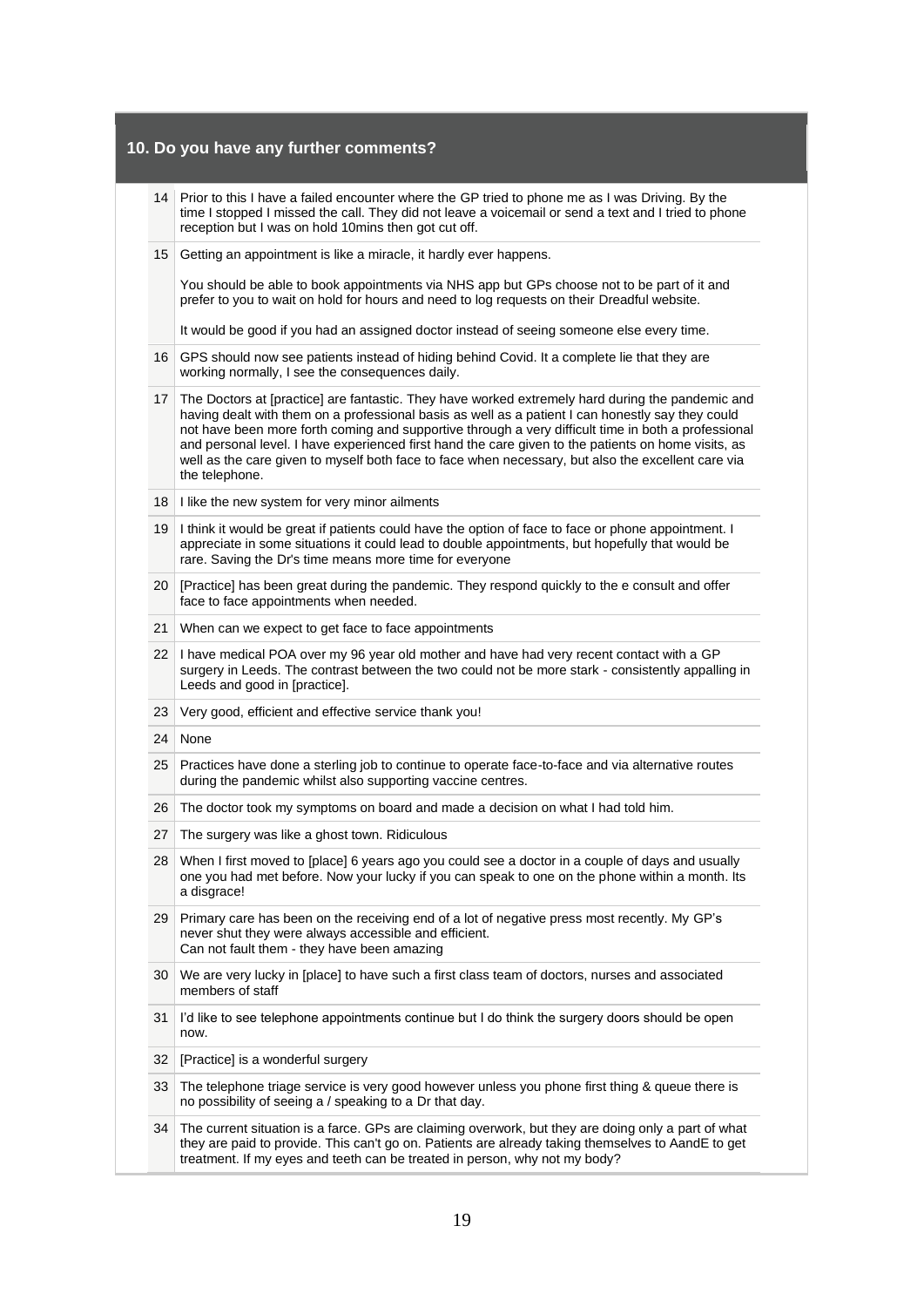| 10. Do you have any further comments? |                                                                                                                                                                                                                                                                                                                                                                                                                                                                                                                                                                                                                                                                                                                                                                                                                                                                                                                                                                                                                                                                                                                                                                   |
|---------------------------------------|-------------------------------------------------------------------------------------------------------------------------------------------------------------------------------------------------------------------------------------------------------------------------------------------------------------------------------------------------------------------------------------------------------------------------------------------------------------------------------------------------------------------------------------------------------------------------------------------------------------------------------------------------------------------------------------------------------------------------------------------------------------------------------------------------------------------------------------------------------------------------------------------------------------------------------------------------------------------------------------------------------------------------------------------------------------------------------------------------------------------------------------------------------------------|
| 35                                    | Need more people answering the phone especially On a Monday morning but at other times too.                                                                                                                                                                                                                                                                                                                                                                                                                                                                                                                                                                                                                                                                                                                                                                                                                                                                                                                                                                                                                                                                       |
| 36                                    | No, and follow up and results came quickly through                                                                                                                                                                                                                                                                                                                                                                                                                                                                                                                                                                                                                                                                                                                                                                                                                                                                                                                                                                                                                                                                                                                |
| 37                                    | I do not object to a telephone or video appointment as I am ok with<br>Technology but older people sometimes struggle, however if you feel you need to be examined<br>you need face to face interaction                                                                                                                                                                                                                                                                                                                                                                                                                                                                                                                                                                                                                                                                                                                                                                                                                                                                                                                                                           |
| 38                                    | Excellent                                                                                                                                                                                                                                                                                                                                                                                                                                                                                                                                                                                                                                                                                                                                                                                                                                                                                                                                                                                                                                                                                                                                                         |
| 39                                    | Your survey question 1 needs a further option to include online consultations                                                                                                                                                                                                                                                                                                                                                                                                                                                                                                                                                                                                                                                                                                                                                                                                                                                                                                                                                                                                                                                                                     |
| 40                                    | The surgery was professional and efficient in coping throughout the pandemic.                                                                                                                                                                                                                                                                                                                                                                                                                                                                                                                                                                                                                                                                                                                                                                                                                                                                                                                                                                                                                                                                                     |
| 41                                    | As hospital doctors / Ambulance crews have been seeing patients, s face to face why can GP.s<br>not do so                                                                                                                                                                                                                                                                                                                                                                                                                                                                                                                                                                                                                                                                                                                                                                                                                                                                                                                                                                                                                                                         |
| 42                                    | After the physical examination I needed an ultrasound, I was sent an appointment, went, was<br>given some feedback at the time, and this was followed by a telephone appointment from my GP -<br>whatever could be communicated appropriately over the phone was done - so this system works                                                                                                                                                                                                                                                                                                                                                                                                                                                                                                                                                                                                                                                                                                                                                                                                                                                                      |
| 43                                    | As above. Give Friarage its a+e back. Share the load                                                                                                                                                                                                                                                                                                                                                                                                                                                                                                                                                                                                                                                                                                                                                                                                                                                                                                                                                                                                                                                                                                              |
| 44                                    | [Practice] have been absolutely amazing. My children and I have had 1st class service from them.<br>Always seen face to face when appropriate and quick response to online requests.                                                                                                                                                                                                                                                                                                                                                                                                                                                                                                                                                                                                                                                                                                                                                                                                                                                                                                                                                                              |
| 45                                    | [Practice] have an excellent team who work well together                                                                                                                                                                                                                                                                                                                                                                                                                                                                                                                                                                                                                                                                                                                                                                                                                                                                                                                                                                                                                                                                                                          |
| 46                                    | Praise to this girl, she didn't have to stay on the phone but I think she recognised I was upset and<br>barley functioning and helped me                                                                                                                                                                                                                                                                                                                                                                                                                                                                                                                                                                                                                                                                                                                                                                                                                                                                                                                                                                                                                          |
| 47                                    | Fed up of receptionist asking me why I want to see a Dr, there not the Dr therefore wont tell them.<br>They also have access to our personal details which shouldn't be allowed. Time Dr got back into<br>the surgery properly and saw their patients!!                                                                                                                                                                                                                                                                                                                                                                                                                                                                                                                                                                                                                                                                                                                                                                                                                                                                                                           |
| 51                                    | Whilst this was an acceptable solution for me in this case, the initial e-consult rather than seeing<br>the go face to face was very long winded and certainly not appropriate for a percentage of the<br>population.                                                                                                                                                                                                                                                                                                                                                                                                                                                                                                                                                                                                                                                                                                                                                                                                                                                                                                                                             |
| 52                                    | No                                                                                                                                                                                                                                                                                                                                                                                                                                                                                                                                                                                                                                                                                                                                                                                                                                                                                                                                                                                                                                                                                                                                                                |
| 53                                    | None save a big thank you to the NHS for all you do.                                                                                                                                                                                                                                                                                                                                                                                                                                                                                                                                                                                                                                                                                                                                                                                                                                                                                                                                                                                                                                                                                                              |
| 54                                    | Received a great service                                                                                                                                                                                                                                                                                                                                                                                                                                                                                                                                                                                                                                                                                                                                                                                                                                                                                                                                                                                                                                                                                                                                          |
| 55                                    | no                                                                                                                                                                                                                                                                                                                                                                                                                                                                                                                                                                                                                                                                                                                                                                                                                                                                                                                                                                                                                                                                                                                                                                |
| 56                                    | Well done to all NHS workers be it Admin, Ancillary or Medical Staff.                                                                                                                                                                                                                                                                                                                                                                                                                                                                                                                                                                                                                                                                                                                                                                                                                                                                                                                                                                                                                                                                                             |
| 57                                    | Get the doctors to open up as normal. They seem to be more interested in protecting themselves<br>than looking after their patients.                                                                                                                                                                                                                                                                                                                                                                                                                                                                                                                                                                                                                                                                                                                                                                                                                                                                                                                                                                                                                              |
| 58                                    | if I had had a different situation I might have needed to see someone but for contraception it was<br>fine over the phone                                                                                                                                                                                                                                                                                                                                                                                                                                                                                                                                                                                                                                                                                                                                                                                                                                                                                                                                                                                                                                         |
| 59                                    | I have absolutely no complaints. Throughout the entire lockdowns and self isolation I was always<br>able to have a face to face discussion with a Dr.                                                                                                                                                                                                                                                                                                                                                                                                                                                                                                                                                                                                                                                                                                                                                                                                                                                                                                                                                                                                             |
| 60                                    | I think the telephone appointment service is excellent and I hope it will continue indefinitely. I used<br>it last year and avoided going to the surgery. It would be good to have a similar service all hours<br>even if this means the 'hospital' GPs picks up the work. If the teams all have access to clinical<br>records there is no problem. I have never met 'my GP' - I always get the registrar / trainee -who is<br>not there long, so access to notes might make no difference. I keep all copies of my NHS letters;<br>so as long as I can talk I can tell them what they need to know. All patients should have the<br>opportunity to keep a copy of their records at home.<br>I have recently signed up to Pharmacy2U which is excellent.<br>I also emailed the practice about something with a good response. Previously the Systm 1 system<br>did not seem to work because of password issues - and the staff did not seem to know how to fix<br>them. The service is improving but things could be better if the day-to-day organisation was<br>slicker. The hospital could also do with sharpening up on organising; everyone is very good and |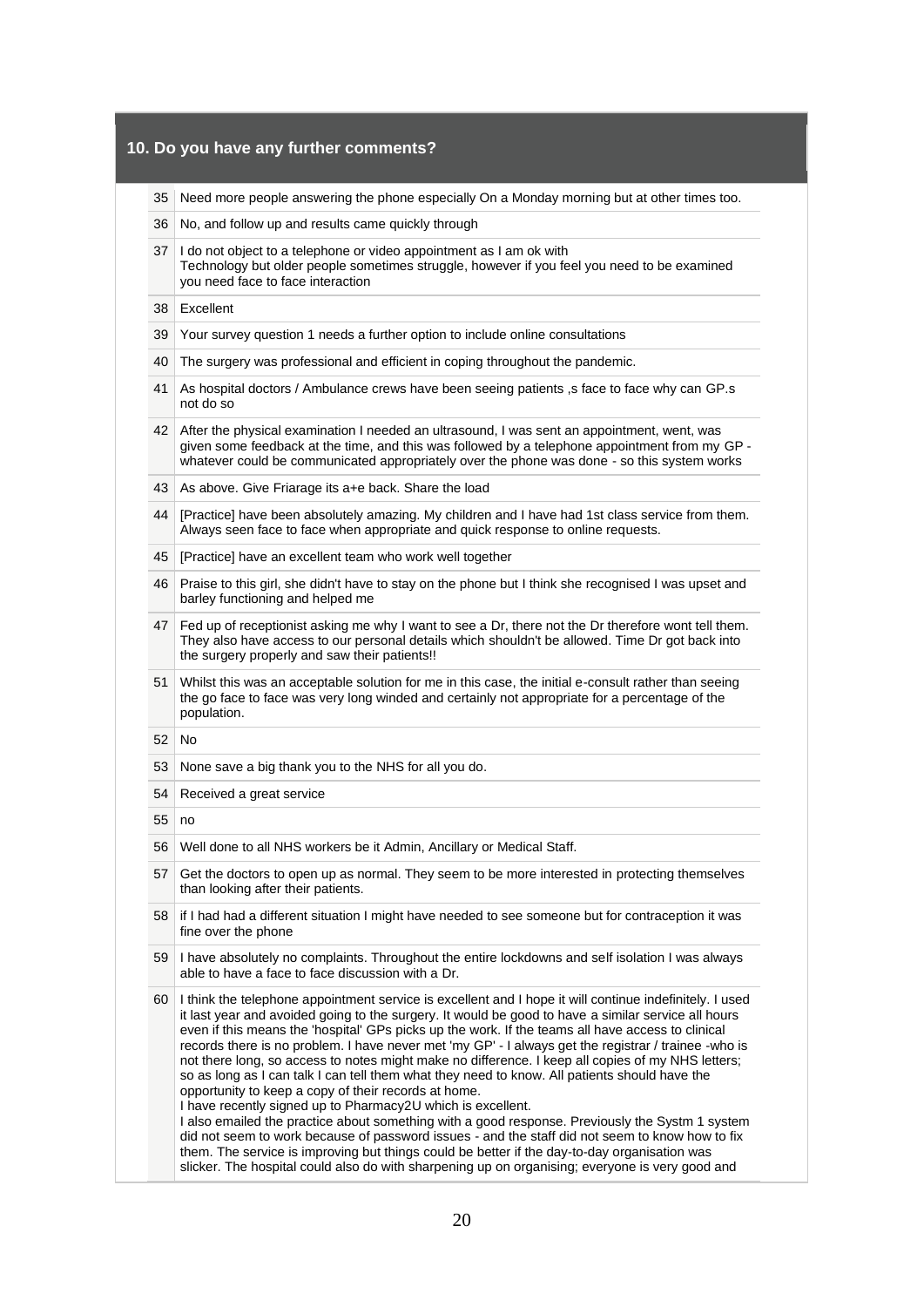# **10. Do you have any further comments?**

caring but they are let down by poor systems and have to work twice as hard to doing 'work arounds'.

| 61 | I understand why a&e so busy as so hard to see a GP and when worrying symptoms occur and<br>you are told it's a long wait just for a phone call, it causes worry and I see why some would bypass<br>this and go to somewhere a Dr will be obliged to actually see them. - I needed an injection in my<br>hip last summer, one GP normally does for me and as it would take longer than 15mins for the<br>appt he wouldn't do it and said I had to wait!!! Yet the pubs reopened so I could, if I had wished to,<br>gone to a pub but couldn't get medical treatment from my GP. I had to wait another two months in<br>pain before he would do it. |
|----|----------------------------------------------------------------------------------------------------------------------------------------------------------------------------------------------------------------------------------------------------------------------------------------------------------------------------------------------------------------------------------------------------------------------------------------------------------------------------------------------------------------------------------------------------------------------------------------------------------------------------------------------------|
| 62 | I have concerns that with this system some health issues are going to get missed. It's really<br>difficult to see a Dr and trying to get any appointment is a battle.                                                                                                                                                                                                                                                                                                                                                                                                                                                                              |
| 63 | Whilst the service from my GP surgery has been amazing over the pandemic, as a district nurse<br>dealing with all practices across the area sadly this has not been mirrored by all surgeries.<br>Some have been amazing but others need to reflect and learn from their response to their patients<br>and other healthcare professionals over the pandemic.                                                                                                                                                                                                                                                                                       |
| 64 | Appointments available if required people should not be put off                                                                                                                                                                                                                                                                                                                                                                                                                                                                                                                                                                                    |
| 65 | Much more timely and effective compared to pre pandemic                                                                                                                                                                                                                                                                                                                                                                                                                                                                                                                                                                                            |
| 66 | My GP practice has coped exceeding well during difficult times                                                                                                                                                                                                                                                                                                                                                                                                                                                                                                                                                                                     |
| 67 | <b>No</b>                                                                                                                                                                                                                                                                                                                                                                                                                                                                                                                                                                                                                                          |
| 68 | I changed GP practice in 2019 having moved house and town. At first found practice good<br>regularly seeing a Registrar and being called in for regular blood tests re two conditions I have.<br>Since she moved on the doctor I have seen before lockdown was sarcastic, didn't seem that<br>concerned about finding about my condition and how ot affects me.<br>I get the impression he prefers telephone appointments because he doesn't like discussion.                                                                                                                                                                                      |
| 69 | An excellent rural practice                                                                                                                                                                                                                                                                                                                                                                                                                                                                                                                                                                                                                        |
| 70 | I have the upmost respect for nurses as I am one myself but recognise there are situations that a<br>GP is required rather than a nurse.<br>Throughout the pandemic nurses have been expected to do more of a GP work                                                                                                                                                                                                                                                                                                                                                                                                                              |
| 71 | Overall during the pandemic the GPs did the best they could however, alot of problems have risen<br>via thisdoctors have prescribed meds that they shouldn't of and patients haven't been informed<br>properly due to pathology results not being attached to their file.                                                                                                                                                                                                                                                                                                                                                                          |
| 72 | I WAS TREATED QUICKLY AND VERY WELL I CAN ONLY PRAISE MY DOCTORS PRACTICE<br>AND STAFF ESPECIALLY THE NURSE WHO DID MY ECG SHE WAS VERY KIND AND<br>CARING AND MADE ME FEEL AT EASE                                                                                                                                                                                                                                                                                                                                                                                                                                                                |
| 73 | Was a bad experience overall.                                                                                                                                                                                                                                                                                                                                                                                                                                                                                                                                                                                                                      |
| 74 | [Practice] have always been thorough, professional and understanding. I would like to thank the<br>whole team for an exceptional service that they provide.<br>From the children's immunisations to talking through my mental health issues, to gaining support<br>from other services and general ill health they have been there for our whole family. Thank you                                                                                                                                                                                                                                                                                 |
| 75 | I completely understand that you're trying to do the best for your staff and patients but this is<br>ridiculous. Health care professionals are telling people they need to be seen in person, that day,<br>and the GPs are refusing. The money that my A&E visit cost compared to a GPs appointment is a<br>huge waste of NHS resources. Not to mention the pain and difficulty I was in.                                                                                                                                                                                                                                                          |
| 76 | Either Covid policy is not filtering down to practices swiftly enough or practices are lacking the<br>ability to interpret and manage clinical risk.                                                                                                                                                                                                                                                                                                                                                                                                                                                                                               |
| 77 | Taking 4 weeks plus just to get a appointment after first trying for something that can be cancer is<br>Dreadful and only got appointment by been persistent otherwise I still be waiting a month later.                                                                                                                                                                                                                                                                                                                                                                                                                                           |
| 78 | Good surgeries like mine seem to have made the last year and more work in any way they can -<br>huge thanks for that. Where it hasn't been good I suspect things weren't great before covid.                                                                                                                                                                                                                                                                                                                                                                                                                                                       |
| 79 | Throughout the pandemic I've been satisfied with the way my Surgery has treated me. I've had a<br>few telephone appointments with a doctor regarding different problems and have seen face to face                                                                                                                                                                                                                                                                                                                                                                                                                                                 |